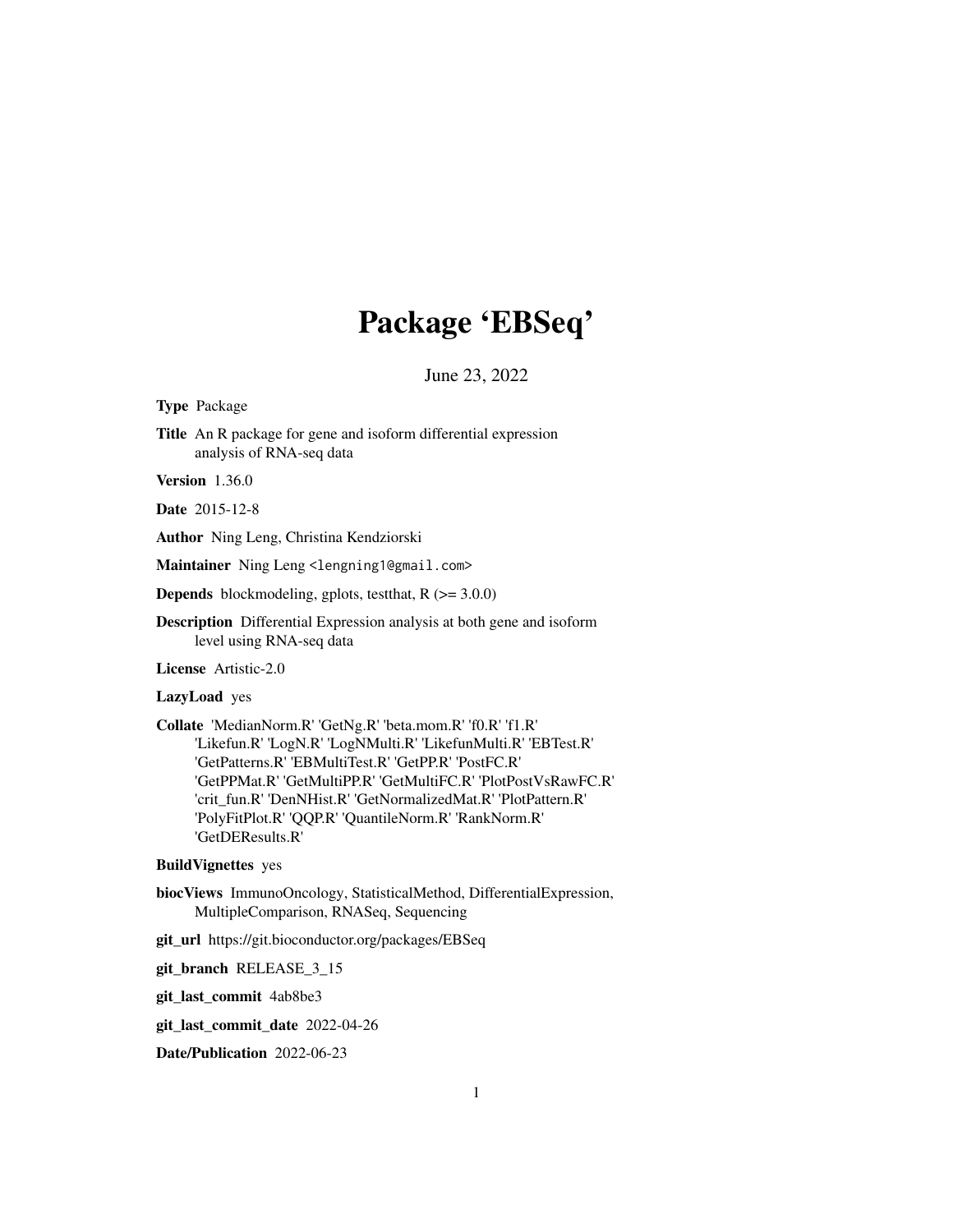## <span id="page-1-0"></span>R topics documented:

|            | $\overline{2}$ |
|------------|----------------|
|            | $\overline{4}$ |
|            | 5              |
|            | 6              |
|            | $\overline{7}$ |
|            | <b>10</b>      |
| fO         | 13             |
| f1         | 14             |
| GeneMat    | 15             |
|            | 15             |
| GetMultiFC | 17             |
|            | 19             |
|            | 20             |
|            | 21             |
|            | 22             |
|            | 23             |
|            | 24             |
|            | 25             |
|            | 25             |
|            | 26             |
|            | 27             |
| LogN       | 28             |
| LogNMulti  | 29             |
|            | 30             |
|            | 31             |
|            | 31             |
|            | 32             |
|            | 33             |
|            | 35             |
|            | 36             |
|            | 37             |
|            | 38             |
|            | 39             |

EBSeq\_NingLeng-package

*EBSeq: RNA-Seq Differential Expression Analysis on both gene and isoform level*

### Description

In 'EBSeq\_NingLeng-package,' a Negative Binomial-beta model was built to analyze the RNASeq data. We used the empirical bayes method and EM algrithom.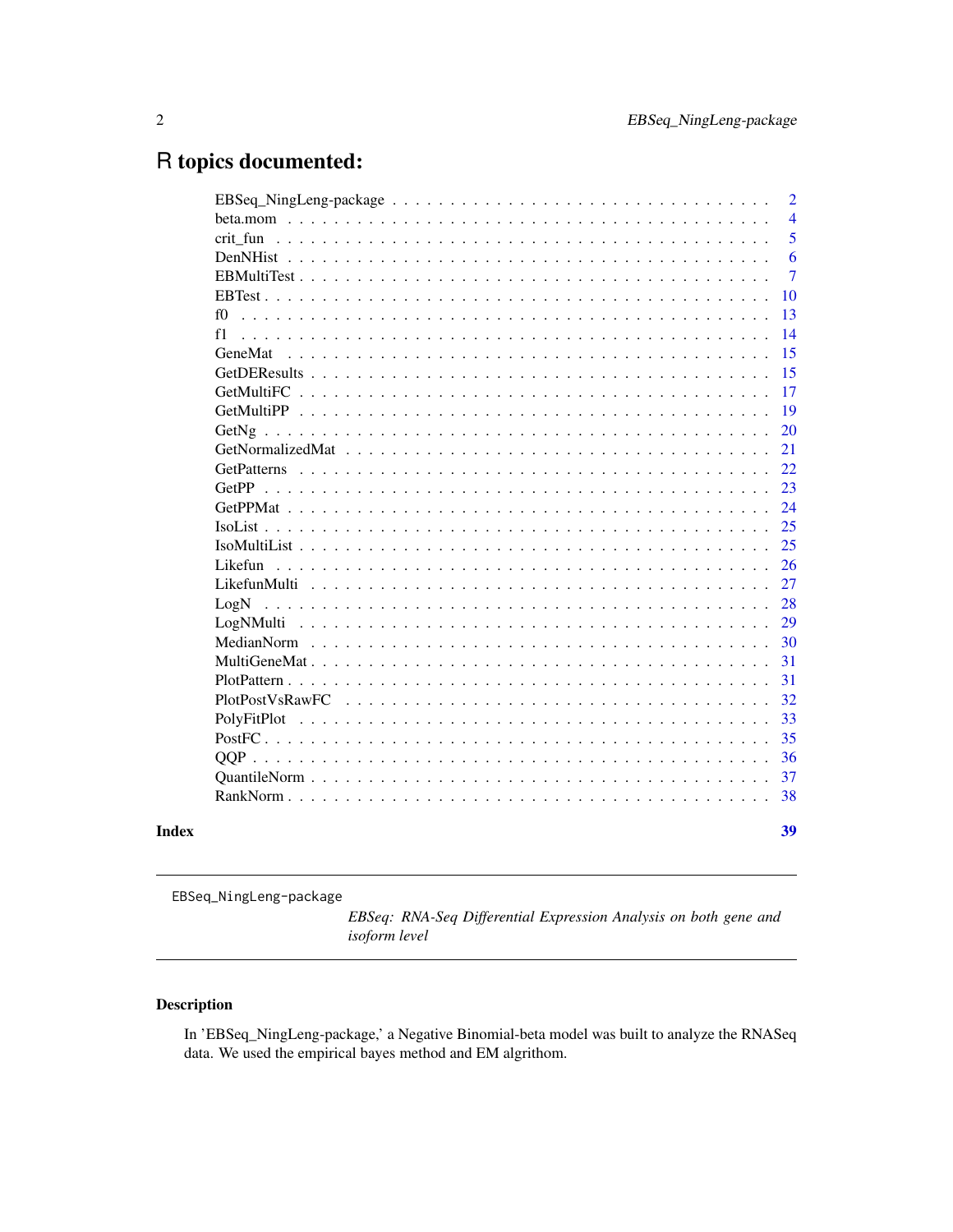EBSeq\_NingLeng-package

Details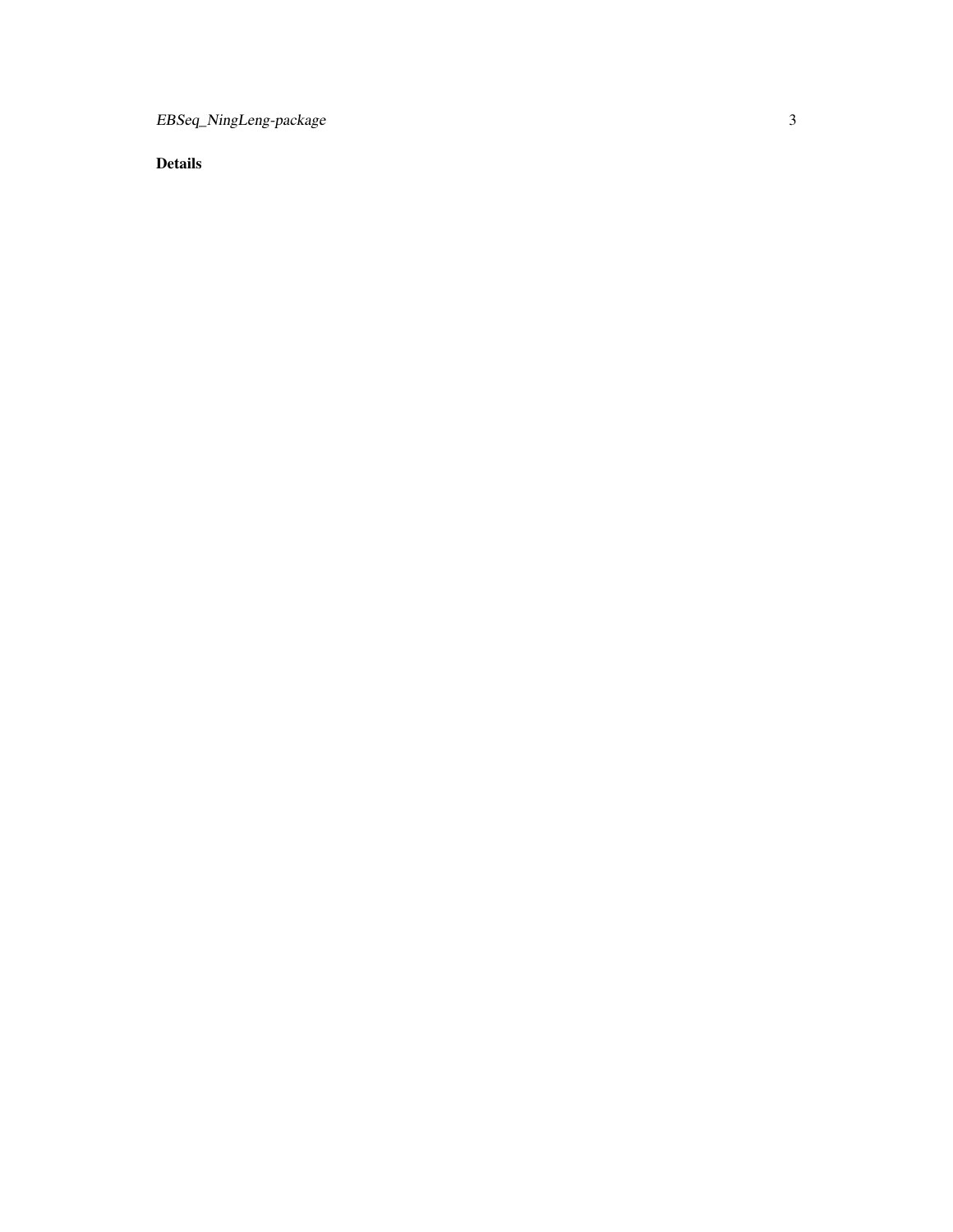#### <span id="page-3-0"></span>4 beta.mom

Package: EBSeq\_NingLeng Type: Package Version: 1.0 Date: 2011-06-13 License: What license is it under? LazyLoad: yes

#### Author(s)

Ning Leng, Christina Kendziorski Maintainer: Ning Leng <nleng@wisc.edu>

#### References

Ning Leng, John A. Dawson, James A. Thomson, Victor Ruotti, Anna I. Rissman, Bart M.G. Smits, Jill D. Haag, Michael N. Gould, Ron M. Stewart, and Christina Kendziorski. EBSeq: An empirical Bayes hierarchical model for inference in RNA-seq experiments. Bioinformatics (2013)

#### See Also

EBTest, EBMultiTest

#### Examples

```
data(GeneMat)
GeneMat.small = GeneMat[c(1:10,511:550),]Sizes = MedianNorm(GeneMat.small)
EBOut = EBTest(Data=GeneMat.small,
Conditions=as.factor(rep(c("C1","C2"), each=5)),
sizeFactors=Sizes, maxround=5)
```
beta.mom *Fit the beta distribution by method of moments*

#### Description

'beta.mom' fits the beta distribution by method of moments.

#### Usage

```
beta.mom(qs.in)
```
#### Arguments

qs.in A vector contains the numbers that are assumed to follow a beta distribution.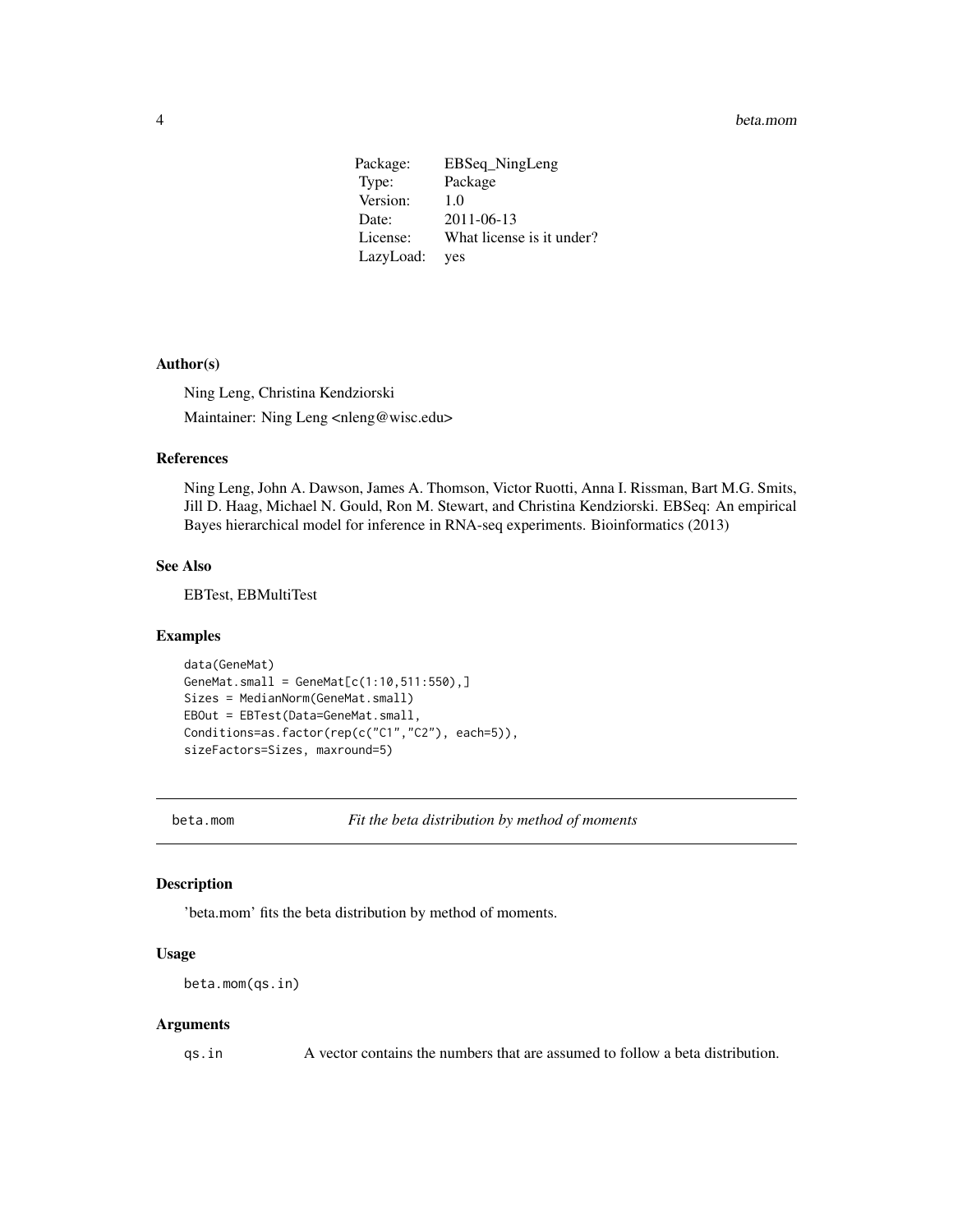#### <span id="page-4-0"></span>crit\_fun 5

### Value

| alpha.hat | Returns the estimation of alpha. |
|-----------|----------------------------------|
| beta.hat  | Returns the estimation of beta.  |

#### Author(s)

Ning Leng

#### References

Ning Leng, John A. Dawson, James A. Thomson, Victor Ruotti, Anna I. Rissman, Bart M.G. Smits, Jill D. Haag, Michael N. Gould, Ron M. Stewart, and Christina Kendziorski. EBSeq: An empirical Bayes hierarchical model for inference in RNA-seq experiments. Bioinformatics (2013)

### See Also

DenNHist, DenNHistTable

#### Examples

```
#tmp = rbeta(5, 5, 100)
#param = beta.mom(tmp)
```
crit\_fun *Calculate the soft threshold for a target FDR*

### Description

'crit\_fun' calculates the soft threshold for a target FDR.

### Usage

```
crit_fun(PPEE, thre)
```
#### Arguments

| <b>PPEE</b> | The posterior probabilities of being EE. |
|-------------|------------------------------------------|
| thre        | The target FDR.                          |

### Details

Regarding a target FDR alpha, both hard threshold and soft threshold could be used. If the hard threshold is preferred, user could simply take the transcripts with PP(DE) greater than (1-alpha). Using the hard threshold, any DE transcript in the list is with  $FDR \leq alpha$ .

If the soft threshold is preferred, user could take the transcripts with PP(DE) greater than crit\_fun(PPEE, alpha). Using the soft threshold, the list of DE transcripts is with average FDR alpha.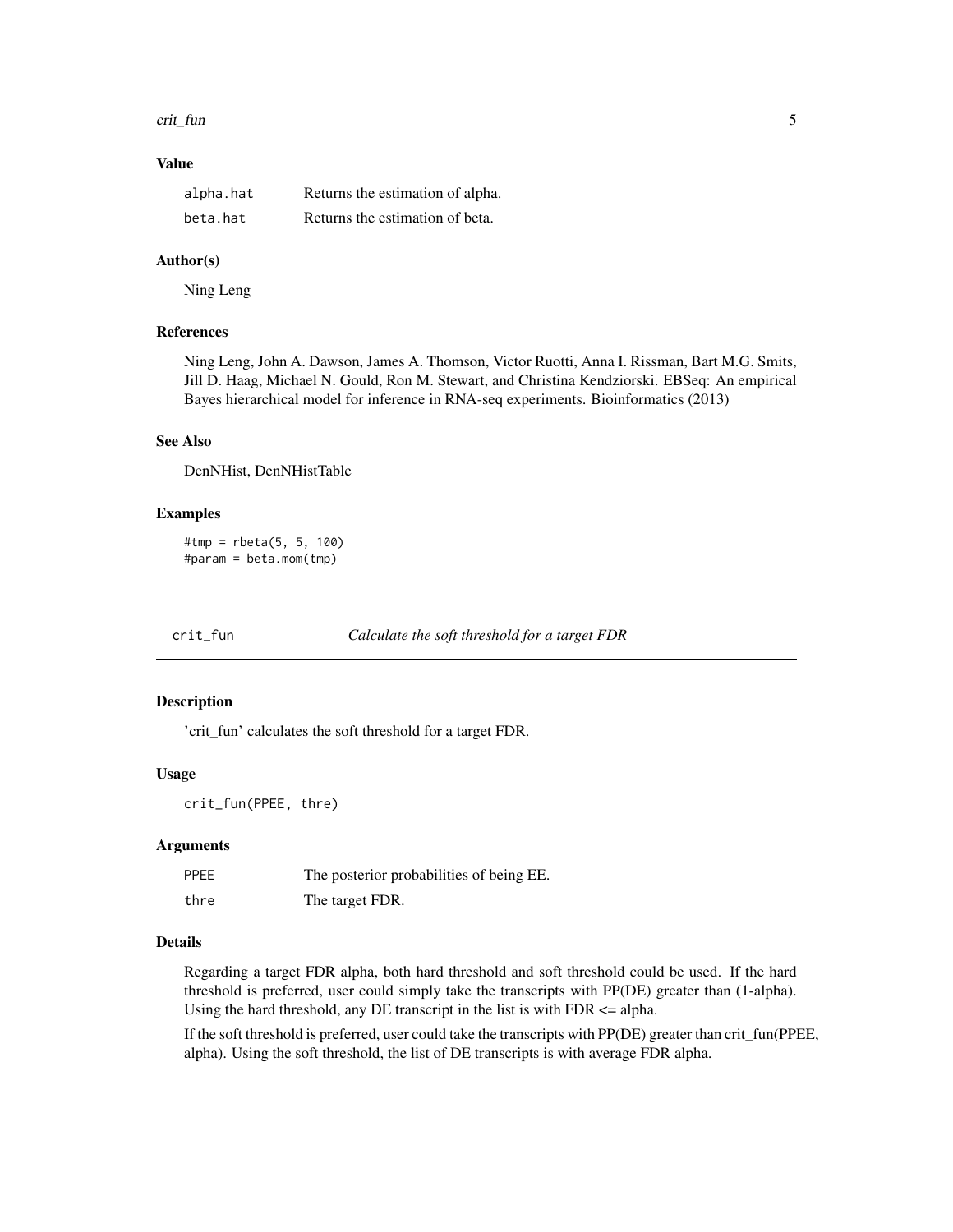<span id="page-5-0"></span>The adjusted FDR threshold of target FDR.

### Author(s)

Ning Leng

### References

Ning Leng, John A. Dawson, James A. Thomson, Victor Ruotti, Anna I. Rissman, Bart M.G. Smits, Jill D. Haag, Michael N. Gould, Ron M. Stewart, and Christina Kendziorski. EBSeq: An empirical Bayes hierarchical model for inference in RNA-seq experiments. Bioinformatics (2013)

#### Examples

```
data(GeneMat)
GeneMat.small = GeneMat[c(1:10, 500:600),]Sizes = MedianNorm(GeneMat.small)
EBOut = EBTest(Data = GeneMat.small,
Conditions = as.factor(rep(c("C1","C2"), each=5)),
sizeFactors = Sizes, maxround = 5)
PP = GetPPMat(EBOut)
DEfound = rownames(PP)[which(PP[,"PPDE"] >= 0.95)]
str(DEfound)
SoftThre = crit_fun(PP[,"PPEE"], 0.05)
DEfound_soft = rownames(PP)[which(PP[,"PPDE"] >= SoftThre)]
```
DenNHist *Density plot to compare the empirical q's and the simulated q's from the fitted beta distribution.*

#### Description

'DenNHist' gives the density plot that compares the empirical q's and the simulated q's from the fitted beta distribution.

#### Usage

```
DenNHist(EBOut, GeneLevel = F)
```
#### **Arguments**

| <b>EBOut</b> | The output of EBTest or EBMultiTest.                      |
|--------------|-----------------------------------------------------------|
| GeneLevel    | Indicate whether the results are from data at gene level. |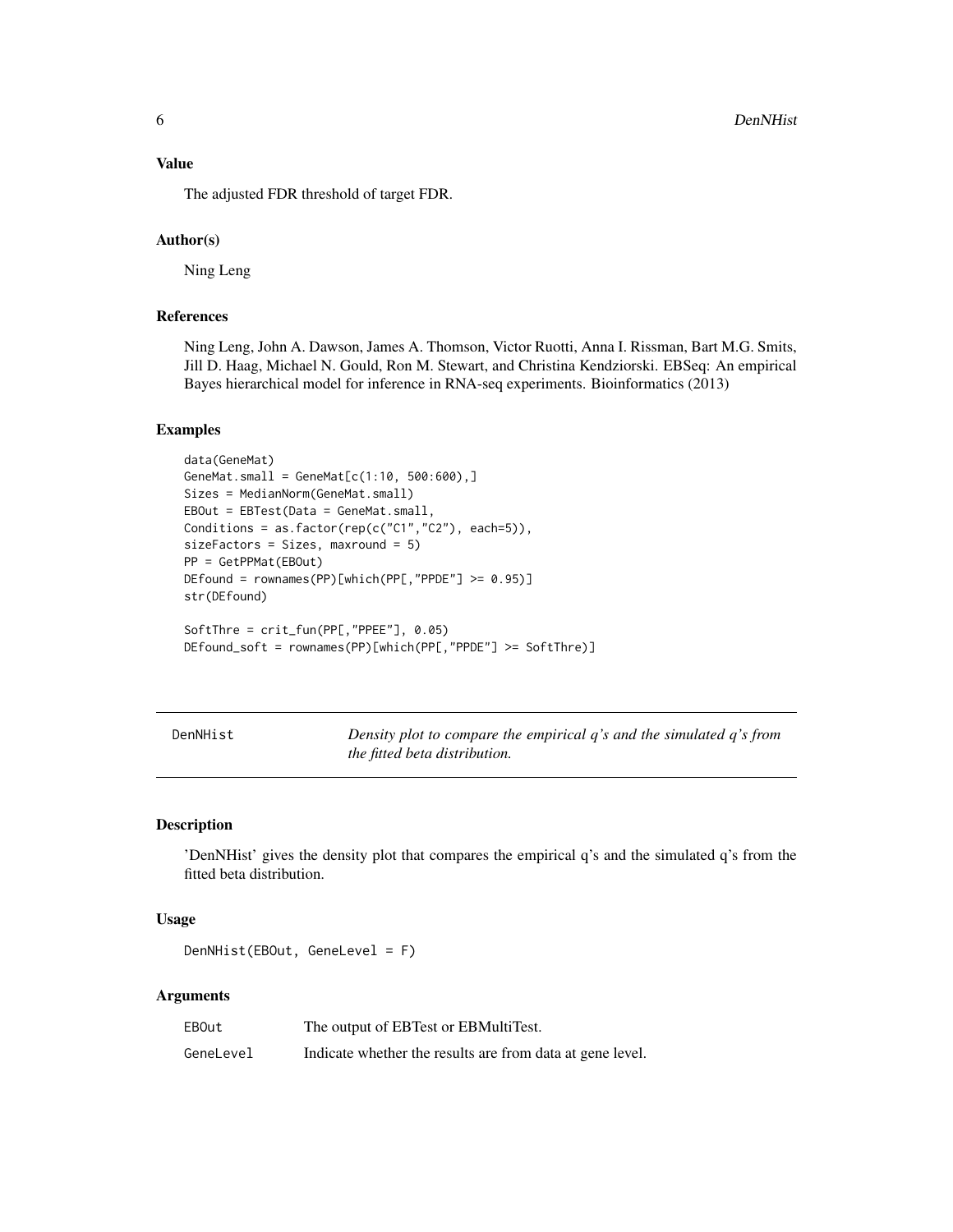#### <span id="page-6-0"></span>EBMultiTest 7

#### Value

For data with n1 conditions and n2 uncertainty groups,  $n1*n2$  plots will be generated. Each plot represents a subset of the data. The empirical estimation of q's will be represented as blue histograms and the density of the fitted beta distribution will be represented as the green line.

#### Author(s)

Ning Leng

### References

Ning Leng, John A. Dawson, James A. Thomson, Victor Ruotti, Anna I. Rissman, Bart M.G. Smits, Jill D. Haag, Michael N. Gould, Ron M. Stewart, and Christina Kendziorski. EBSeq: An empirical Bayes hierarchical model for inference in RNA-seq experiments. Bioinformatics (2013)

### See Also

beta.mom, QQP, EBTest, EBMultiTest

#### Examples

```
data(GeneMat)
GeneMat.small = GeneMat[c(500:1000),]Sizes = MedianNorm(GeneMat.small)
EBOut = EBTest(Data = GeneMat.small,
Conditions = as.factor(rep(c("C1","C2"), each=5)),
sizeFactors = Sizes, maxround = 5)
par(mfrow = c(2,2))DenNHist(EBOut)
```
EBMultiTest *Using EM algorithm to calculate the posterior probabilities of interested patterns in a multiple condition study*

#### Description

'EBMultiTest' is built based on the assumption of NB-Beta Empirical Bayes model. It utilizes the EM algorithm to give the posterior probability of the interested patterns.

#### Usage

```
EBMultiTest(Data, NgVector = NULL, Conditions, AllParti = NULL,
sizeFactors, maxround, Pool = F, NumBin = 1000,
ApproxVal=10^-10, PoolLower=.25, PoolUpper = .75, Print=T,Qtrm=1,QtrmCut=0)
```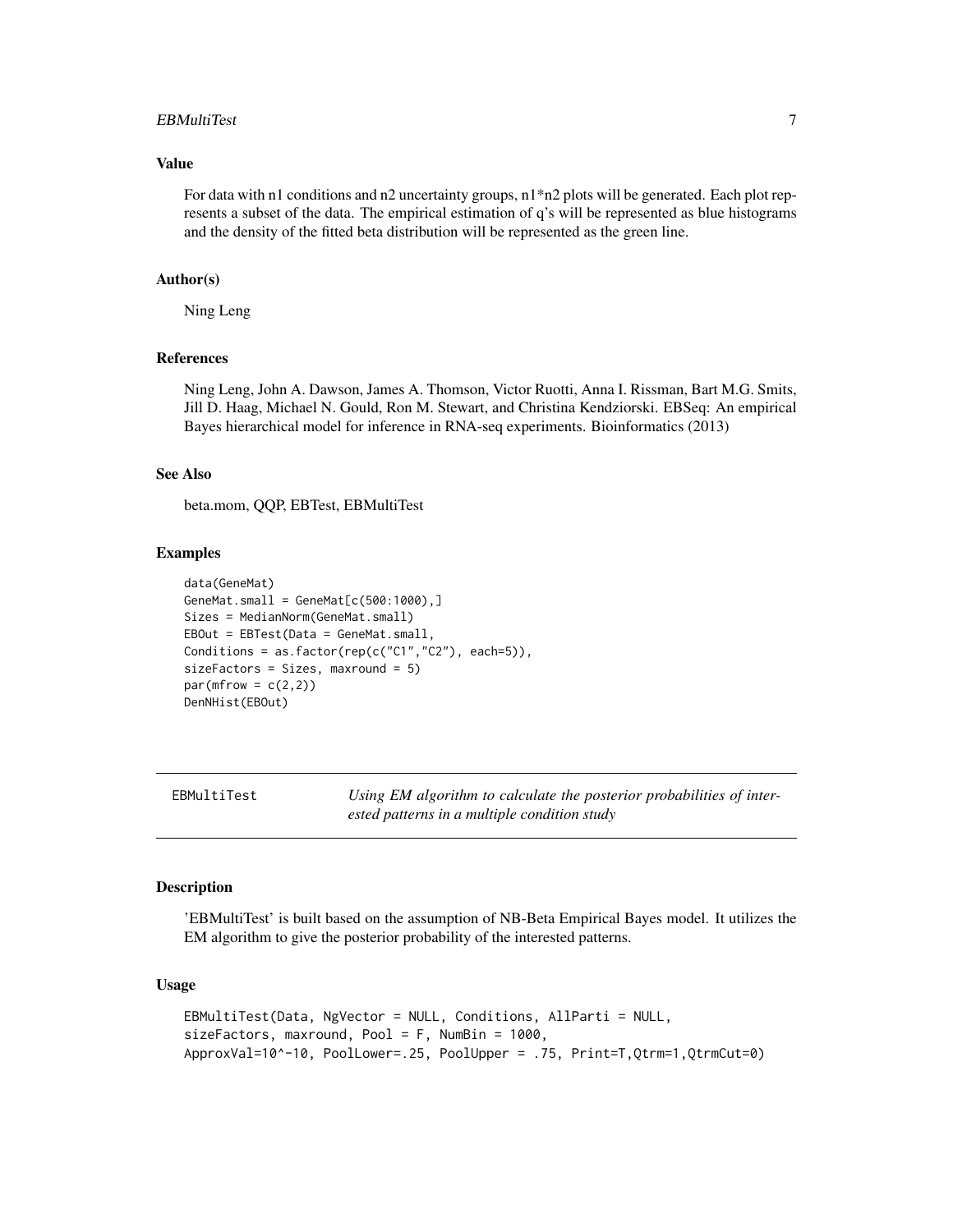## Arguments

| Data                 | A data matrix contains expression values for each transcript (gene or isoform<br>level). In which rows should be transcripts and columns should be samples.                                                                                                                                                                                                                                  |
|----------------------|----------------------------------------------------------------------------------------------------------------------------------------------------------------------------------------------------------------------------------------------------------------------------------------------------------------------------------------------------------------------------------------------|
| NgVector             | A vector indicates the uncertainty group assignment of each isoform. e.g. if<br>we use number of isoforms in the host gene to define the uncertainty groups,<br>suppose the isoform is in a gene with 2 isoforms, Ng of this isoform should be<br>2. The length of this vector should be the same as the number of rows in Data.<br>If it's gene level data, Ngvector could be left as NULL. |
| Conditions           | A vector indicates the condition in which each sample belongs to.                                                                                                                                                                                                                                                                                                                            |
| AllParti             | A matrix indicates the interested patterns. Columns shoule be conditions and<br>rows should be patterns. The matrix could be obtained by the GetPatterns func-<br>tion. If AllParti=NULL, all possible patterns will be used.                                                                                                                                                                |
| sizeFactors          | The normalization factors. It should be a vector with lane specific numbers (the<br>length of the vector should be the same as the number of samples, with the same<br>order as the columns of Data).                                                                                                                                                                                        |
| maxround             | Number of iterations. The default value is 5. Users should always check the<br>convergency by looking at the Alpha and Beta in output. If the hyper-parameter<br>estimations are not converged in 5 iterations, larger number is suggested.                                                                                                                                                  |
| Pool                 | While working without replicates, user could define the Pool $=$ TRUE in the<br>EBTest function to enable pooling.                                                                                                                                                                                                                                                                           |
| NumBin               | By defining NumBin $= 1000$ , EBSeq will group the genes with similar means<br>together into 1,000 bins.                                                                                                                                                                                                                                                                                     |
| PoolLower, PoolUpper |                                                                                                                                                                                                                                                                                                                                                                                              |
|                      | With the assumption that only subset of the genes are DE in the data set, we take<br>genes whose FC are in the PoolLower - PoolUpper quantile of the FC's as the<br>candidate genes (default is 25%-75%).                                                                                                                                                                                    |
|                      | For each bin, the bin-wise variance estimation is defined as the median of the<br>cross condition variance estimations of the candidate genes within that bin.                                                                                                                                                                                                                               |
|                      | We use the cross condition variance estimations for the candidate genes and the<br>bin-wise variance estimations of the host bin for the non-candidate genes.                                                                                                                                                                                                                                |
| ApproxVal            | The variances of the transcripts with mean < var will be approximated as mean/(1-<br>ApproxVal).                                                                                                                                                                                                                                                                                             |
| Print                | Whether print the elapsed-time while running the test.                                                                                                                                                                                                                                                                                                                                       |
| Qtrm, QtrmCut        | Transcripts with Qtrm th quantile $\lt$ = QtrmCut will be removed before testing.<br>The default value is $Q$ trm = 1 and $Q$ trm $Cu$ t=0. By default setting, transcripts<br>with all 0's won't be tested.                                                                                                                                                                                 |
| Value                |                                                                                                                                                                                                                                                                                                                                                                                              |

| Alpha     | Fitted parameter alpha of the prior beta distribution. Rows are the values for<br>each iteration.       |
|-----------|---------------------------------------------------------------------------------------------------------|
| Beta      | Fitted parameter beta of the prior beta distribution. Rows are the values for each<br><i>iteration.</i> |
| P, PFromZ | The bayes estimator of following each pattern of interest. Rows are the values<br>for each iteration.   |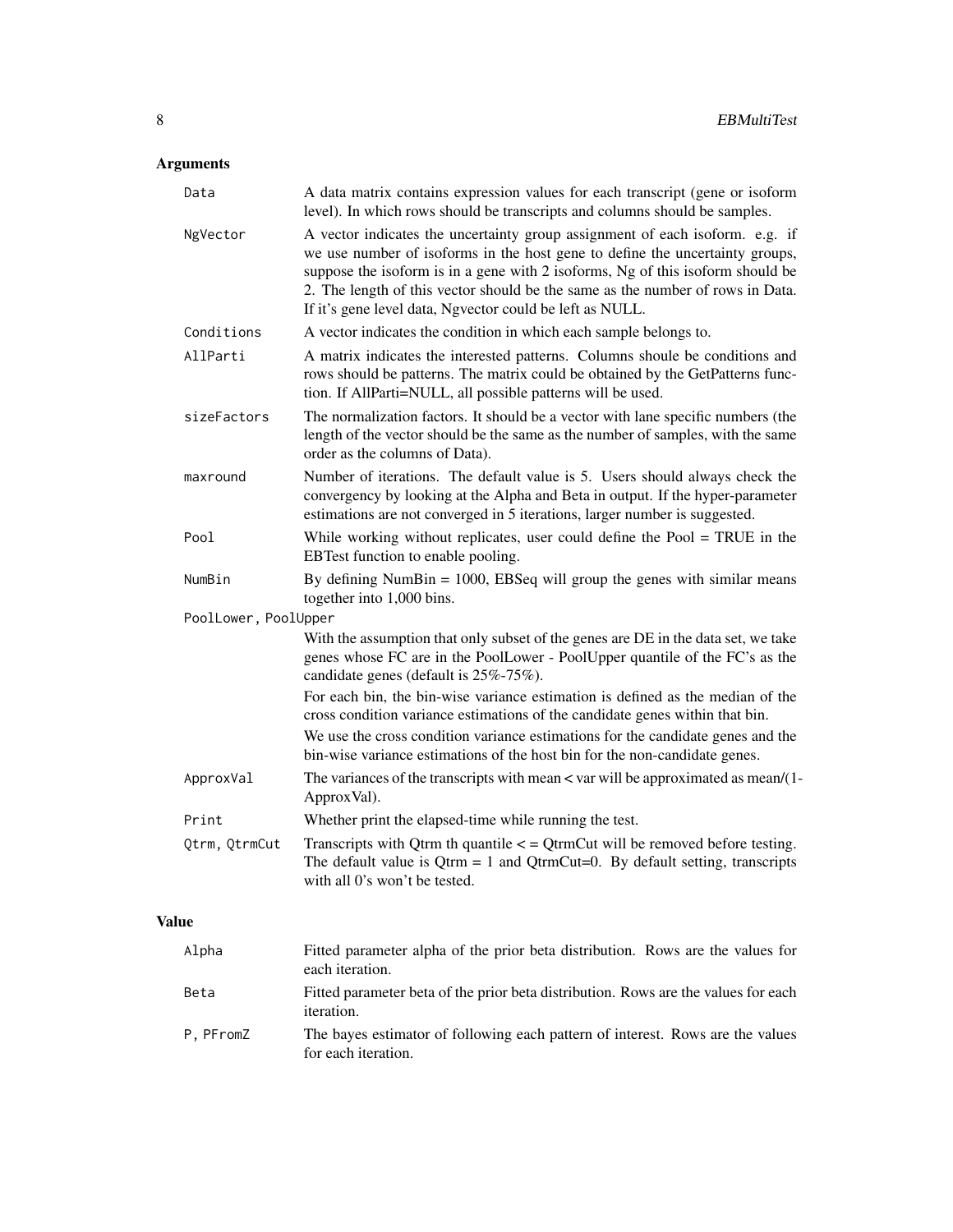#### EBMultiTest 9

| Z, PoissonZ    | The Posterior Probability of following each pattern of interest for each tran-<br>script. (Maybe not in the same order of input).                                                              |
|----------------|------------------------------------------------------------------------------------------------------------------------------------------------------------------------------------------------|
| RList          | The fitted values of r for each transcript.                                                                                                                                                    |
| MeanList       | The mean of each transcript. (across conditions).                                                                                                                                              |
| VarList        | The variance of each transcript. (across conditions).                                                                                                                                          |
| QList          | The fitted q values of each transcript within each condition.                                                                                                                                  |
| SPMean         | The mean of each transcript within each condition (adjusted by the normaliza-<br>tion factors).                                                                                                |
| SPEstVar       | The estimated variance of each transcript within each condition (adjusted by the<br>normalization factors).                                                                                    |
| PoolVar        | The variance of each transcript (The pooled value of within condition EstVar).                                                                                                                 |
| DataList       | A List of data that grouped with Ng and bias.                                                                                                                                                  |
| PPpattern      | The Posterior Probability of following each pattern (columns) for each transcript<br>(rows). Transcripts with expression 0 for all samples are not shown in this ma-<br>trix.                  |
| $\mathsf{f}$   | The likelihood of likelihood of prior predictive distribution of being each pattern<br>for each transcript.                                                                                    |
| AllParti       | The matrix describe the patterns.                                                                                                                                                              |
| PPpatternWith0 | The Posterior Probability of following each pattern (columns) for each transcript<br>(rows). Transcripts with expression 0 for all samples are shown in this matrix<br>with PP(any_pattrn)=NA. |
|                | ConditionOrder The condition assignment for C1Mean, C2Mean, etc.                                                                                                                               |

### Author(s)

Ning Leng

### References

Ning Leng, John A. Dawson, James A. Thomson, Victor Ruotti, Anna I. Rissman, Bart M.G. Smits, Jill D. Haag, Michael N. Gould, Ron M. Stewart, and Christina Kendziorski. EBSeq: An empirical Bayes hierarchical model for inference in RNA-seq experiments. Bioinformatics (2013)

### See Also

EBTest, GetMultiPP, GetMultiFC

```
data(MultiGeneMat)
MultiGeneMat.small = MultiGeneMat[201:210,]
Conditions = c("C1","C1","C2","C2","C3","C3")
PosParti = GetPatterns(Conditions)
Parti = PosParti[-3,]
MultiSize = MedianNorm(MultiGeneMat.small)
MultiOut = EBMultiTest(MultiGeneMat.small, NgVector = NULL,
```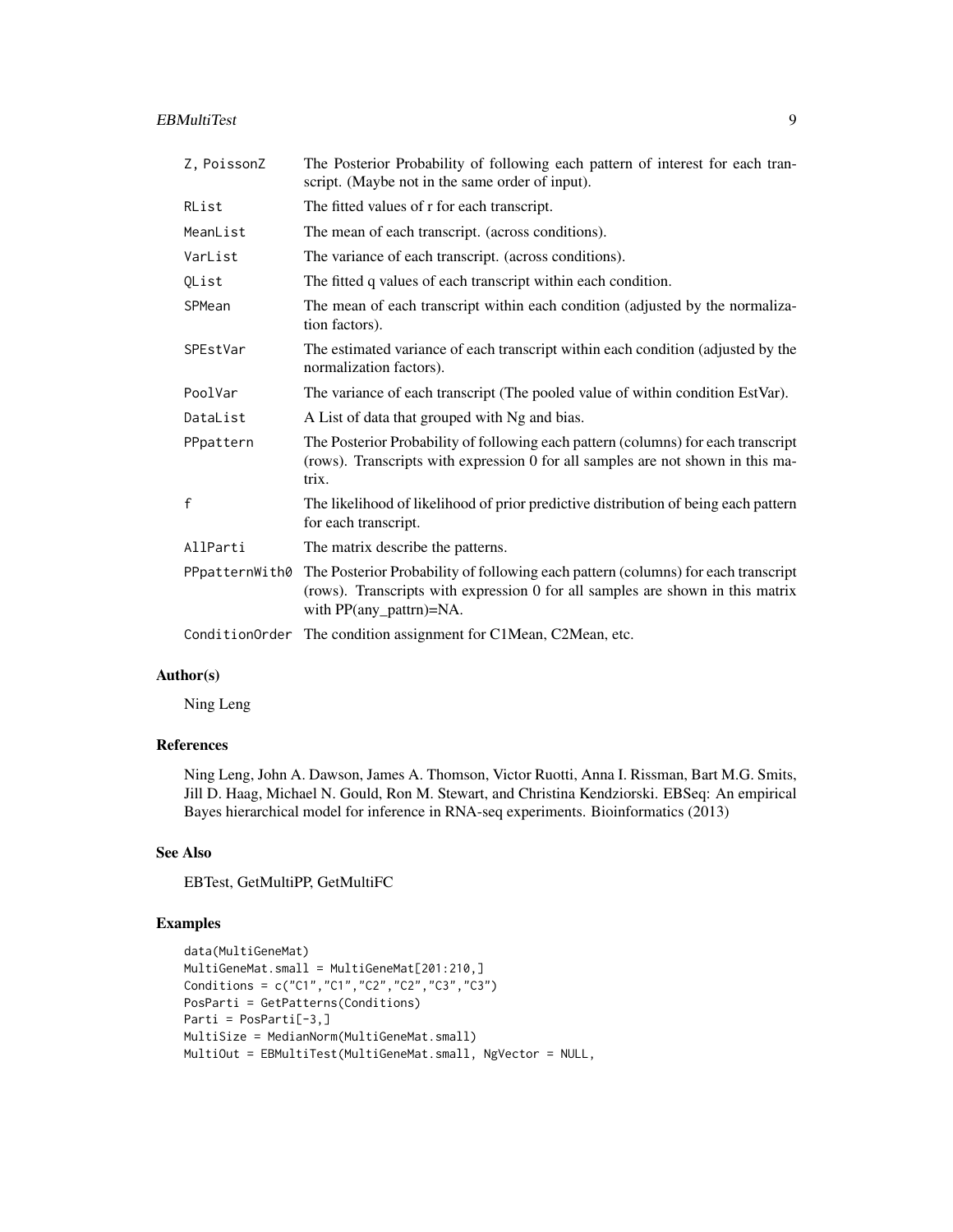10 BBTest

```
Conditions = Conditions, AllParti = Parti,
sizeFactors = MultiSize, maxround = 5)
MultiPP = GetMultiPP(MultiOut)
```
EBTest *Using EM algorithm to calculate the posterior probabilities of being DE*

### Description

Base on the assumption of NB-Beta Empirical Bayes model, the EM algorithm is used to get the posterior probability of being DE.

### Usage

EBTest(Data, NgVector = NULL, Conditions, sizeFactors, maxround, Pool = F, NumBin = 1000, ApproxVal = 10^-10, Alpha = NULL, Beta = NULL, PInput = NULL, RInput = NULL, PoolLower = .25, PoolUpper = .75, Print = T, Qtrm = 1,QtrmCut=0)

### Arguments

| Data                 | A data matrix contains expression values for each transcript (gene or isoform<br>level). In which rows should be transcripts and columns should be samples.                                                                                                                                                                                                                                  |  |
|----------------------|----------------------------------------------------------------------------------------------------------------------------------------------------------------------------------------------------------------------------------------------------------------------------------------------------------------------------------------------------------------------------------------------|--|
| NgVector             | A vector indicates the uncertainty group assignment of each isoform. e.g. if<br>we use number of isoforms in the host gene to define the uncertainty groups,<br>suppose the isoform is in a gene with 2 isoforms, Ng of this isoform should be<br>2. The length of this vector should be the same as the number of rows in Data.<br>If it's gene level data, Ngvector could be left as NULL. |  |
| Conditions           | A factor indicates the condition which each sample belongs to.                                                                                                                                                                                                                                                                                                                               |  |
| sizeFactors          | The normalization factors. It should be a vector with lane specific numbers (the<br>length of the vector should be the same as the number of samples, with the same<br>order as the columns of Data).                                                                                                                                                                                        |  |
| maxround             | Number of iterations. The default value is 5. Users should always check the<br>convergency by looking at the Alpha and Beta in output. If the hyper-parameter<br>estimations are not converged in 5 iterations, larger number is suggested.                                                                                                                                                  |  |
| Pool                 | While working without replicates, user could define the Pool $=$ TRUE in the<br>EBTest function to enable pooling.                                                                                                                                                                                                                                                                           |  |
| NumBin               | By defining NumBin $= 1000$ , EBSeq will group the genes with similar means<br>together into 1,000 bins.                                                                                                                                                                                                                                                                                     |  |
| PoolLower, PoolUpper |                                                                                                                                                                                                                                                                                                                                                                                              |  |
|                      | With the assumption that only subset of the genes are DE in the data set, we take<br>genes whose FC are in the PoolLower - PoolUpper quantile of the FC's as the<br>candidate genes (default is 25%-75%).                                                                                                                                                                                    |  |
|                      | For each bin, the bin-wise variance estimation is defined as the median of the<br>cross condition variance estimations of the candidate genes within that bin.                                                                                                                                                                                                                               |  |

<span id="page-9-0"></span>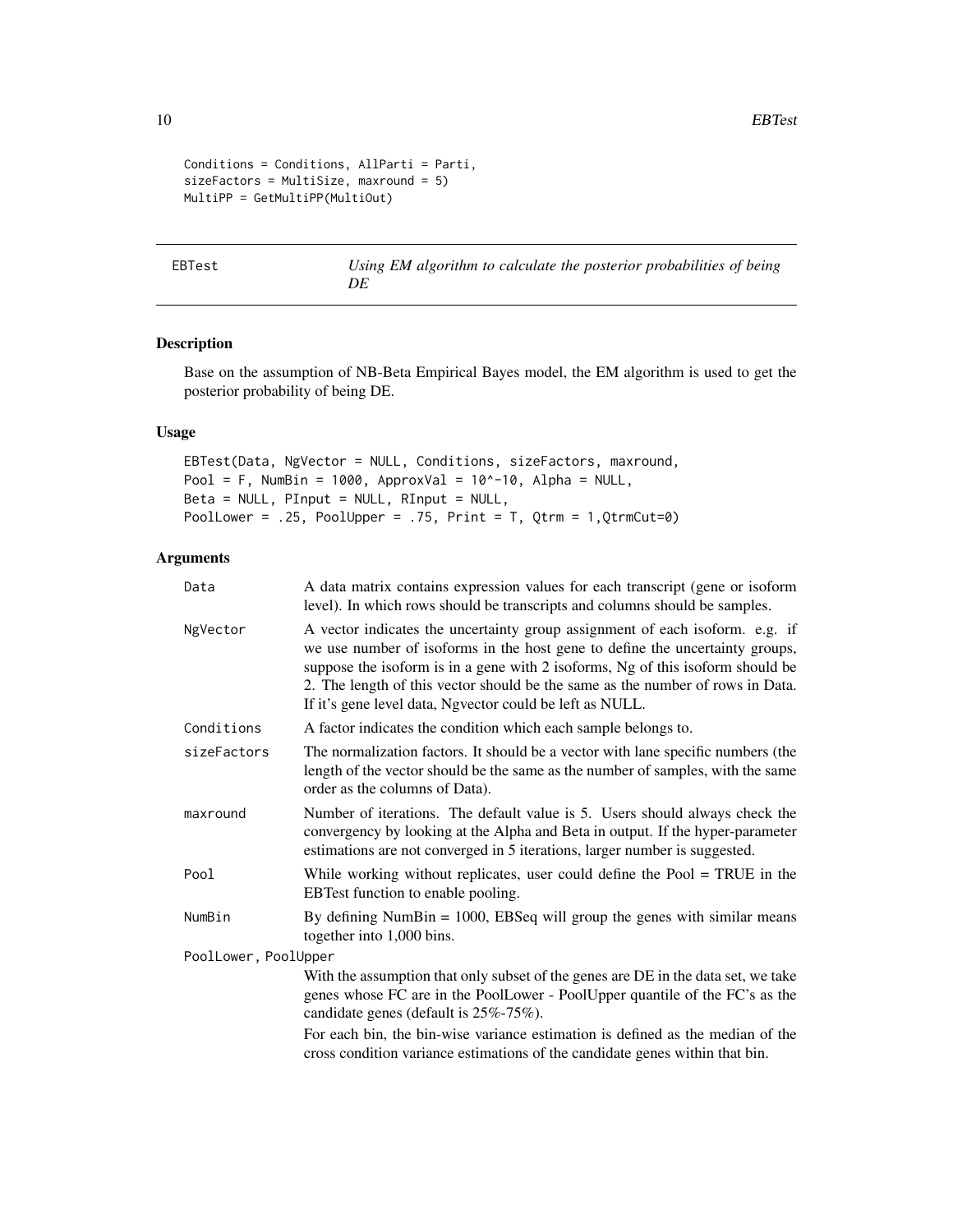#### EBTest 11

| We use the cross condition variance estimations for the candidate genes and the<br>bin-wise variance estimations of the host bin for the non-candidate genes.                                            |
|----------------------------------------------------------------------------------------------------------------------------------------------------------------------------------------------------------|
| The variances of the transcripts with mean < var will be approximated as mean/(1-<br>Approx Val).                                                                                                        |
| Alpha, Beta, PInput, RInput                                                                                                                                                                              |
| If the parameters are known and the user doesn't want to estimate them from the<br>data, user could specify them here.                                                                                   |
| Whether print the elapsed-time while running the test.                                                                                                                                                   |
| Transcripts with Qtrm th quantile $\lt$ = QtrmCut will be removed before testing.<br>The default value is $Q$ trm = 1 and $Q$ trmCut=0. By default setting, transcripts<br>with all 0's won't be tested. |
|                                                                                                                                                                                                          |

### Details

For each transcript gi within condition, the model assumes:  $X_g$ islmu\_gi ~ NB (r\_gi0 \* l\_s, q\_gi) q\_gilalpha, beta^N\_g ~ Beta (alpha, beta^N\_g) In which the l\_s is the sizeFactors of samples. The function will test "H0:  $q_g$ i^C1 =  $q_g$ i^C2" and "H1:  $q_g$ i^C1 !=  $q_g$ i^C2."

### Value

| Alpha               | Fitted parameter alpha of the prior beta distribution. Rows are the values for<br>each iteration.      |
|---------------------|--------------------------------------------------------------------------------------------------------|
| Beta                | Fitted parameter beta of the prior beta distribution. Rows are the values for each<br>iteration.       |
| P, PFromZ           | The bayes estimator of being DE. Rows are the values for each iteration.                               |
| Z, PoissonZ         | The Posterior Probability of being DE for each transcript (Maybe not in the same<br>order of input).   |
| RList               | The fitted values of r for each transcript.                                                            |
| MeanList            | The mean of each transcript (across conditions).                                                       |
| VarList             | The variance of each transcript (across conditions).                                                   |
| QListi1             | The fitted q values of each transcript within condition 1.                                             |
| QListi2             | The fitted q values of each transcript within condition 2.                                             |
| C1Mean              | The mean of each transcript within Condition 1 (adjusted by normalization fac-<br>tors).               |
| C <sub>2</sub> Mean | The mean of each transcript within Condition 2 (adjusted by normalization fac-<br>tors).               |
| C1EstVar            | The estimated variance of each transcript within Condition 1 (adjusted by nor-<br>malization factors). |
| C2EstVar            | The estimated variance of each transcript within Condition 2 (adjusted by nor-<br>malization factors). |
| PoolVar             | The variance of each transcript (The pooled value of within condition EstVar).                         |
| DataList            | A List of data that grouped with Ng.                                                                   |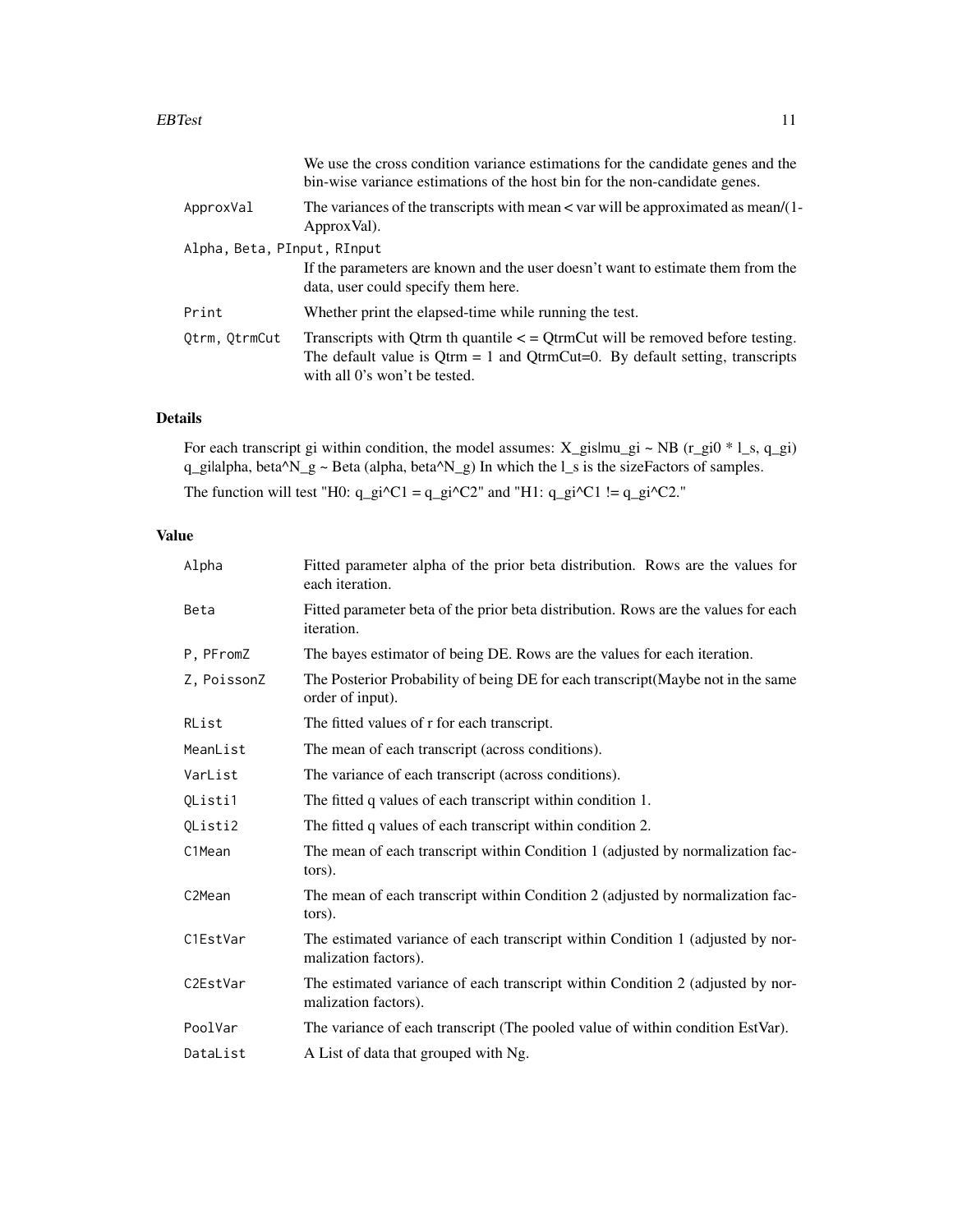| <b>PPDE</b>      | The Posterior Probability of being DE for each transcript (The same order of<br>input).                                                                                                                                                                                                                       |
|------------------|---------------------------------------------------------------------------------------------------------------------------------------------------------------------------------------------------------------------------------------------------------------------------------------------------------------|
| $f\emptyset, f1$ | The likelihood of the prior predictive distribution of being EE or DE (in log<br>scale).                                                                                                                                                                                                                      |
| AllZeroIndex     | The transcript with expression 0 for all samples (which are not tested).                                                                                                                                                                                                                                      |
| PPMat            | A matrix contains posterior probabilities of being EE (the first column) or DE<br>(the second column). Rows are transcripts. Transcripts with expression 0 for all<br>samples are not shown in this matrix.                                                                                                   |
| PPMatWith0       | A matrix contains posterior probabilities of being EE (the first column) or DE<br>(the second column). Rows are transcripts. Transcripts with expression 0 for<br>all samples are shown as $PP(EE) = PP(DE) = NA$ in this matrix. The transcript<br>order is exactly the same as the order of the input data. |
|                  | ConditionOrder The condition assignment for C1Mean, C2Mean, etc.                                                                                                                                                                                                                                              |
| Conditions       | The input conditions.                                                                                                                                                                                                                                                                                         |
| DataNorm         | Normalized expression matrix.                                                                                                                                                                                                                                                                                 |

### Author(s)

Ning Leng

#### References

Ning Leng, John A. Dawson, James A. Thomson, Victor Ruotti, Anna I. Rissman, Bart M.G. Smits, Jill D. Haag, Michael N. Gould, Ron M. Stewart, and Christina Kendziorski. EBSeq: An empirical Bayes hierarchical model for inference in RNA-seq experiments. Bioinformatics (2013)

### See Also

EBMultiTest, PostFC, GetPPMat

```
data(GeneMat)
str(GeneMat)
GeneMat.small = GeneMat[c(1:10,511:550),]Sizes = MedianNorm(GeneMat.small)
EBOut = EBTest(Data = GeneMat.small,
Conditions = as.factor(rep(c("C1","C2"), each = 5)),
sizeFactors = Sizes, maxround = 5)
PP = GetPPMat(EBOut)
```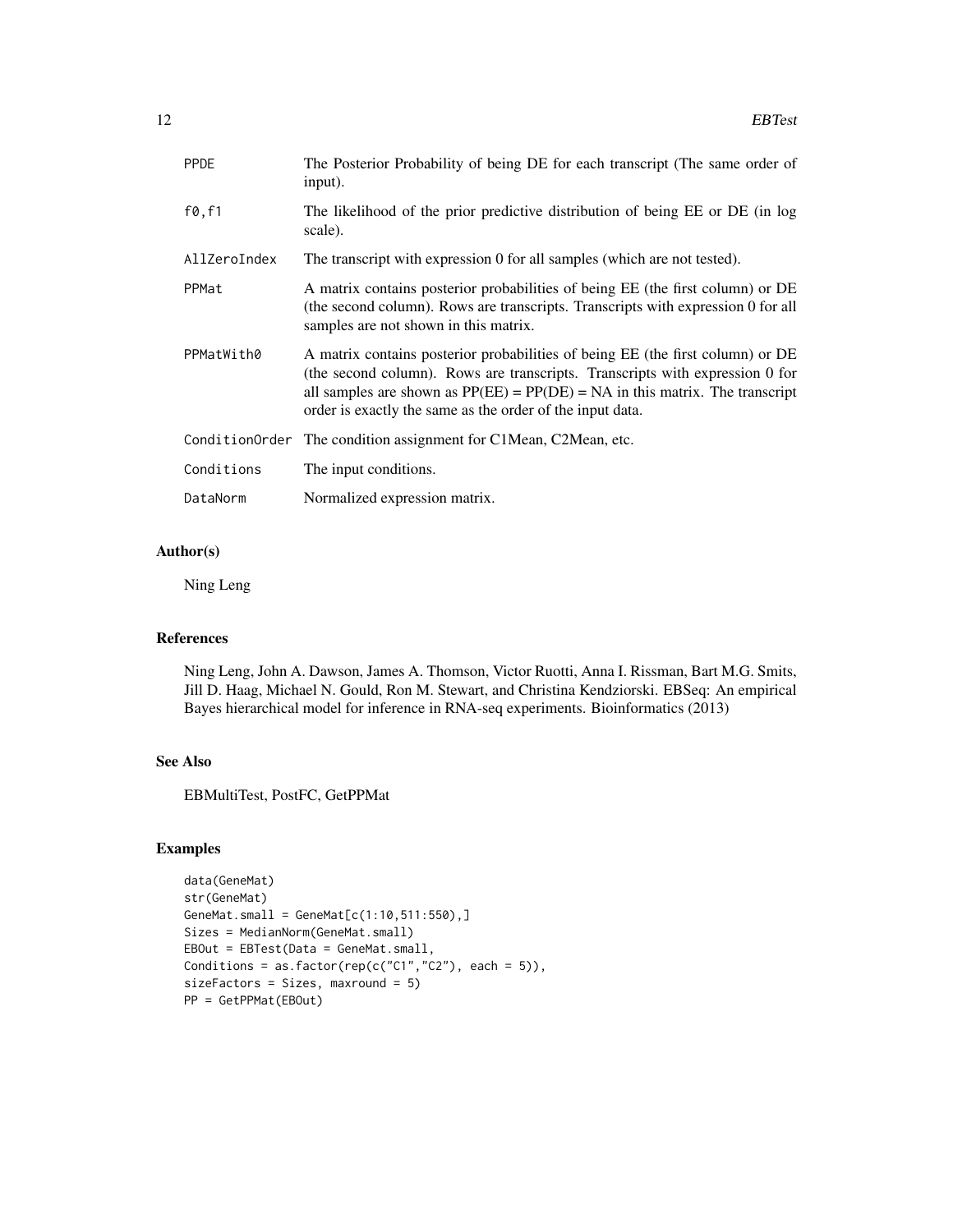'f0' gives the Prior Predictive Distribution of being EE.

### Usage

f0(Input, AlphaIn, BetaIn, EmpiricalR, NumOfGroups, log)

### Arguments

| Input                       | <b>Expression Values.</b>                           |  |
|-----------------------------|-----------------------------------------------------|--|
| AlphaIn, BetaIn, EmpiricalR |                                                     |  |
|                             | The parameters estimated from last iteration of EM. |  |
| NumOfGroups                 | How many transcripts within each Ng group.          |  |
| log                         | If true, will give the log of the output.           |  |

### Value

The function will return the prior predictive distribution values of being EE.

### Author(s)

Ning Leng

### References

Ning Leng, John A. Dawson, James A. Thomson, Victor Ruotti, Anna I. Rissman, Bart M.G. Smits, Jill D. Haag, Michael N. Gould, Ron M. Stewart, and Christina Kendziorski. EBSeq: An empirical Bayes hierarchical model for inference in RNA-seq experiments. Bioinformatics (2013)

#### See Also

f1

```
#
#f0(matrix(rnorm(100,100,1),ncol=10), .5, .6,
# matrix(rnorm(100,200,1),ncol=10), 100, TRUE)
```
<span id="page-12-0"></span>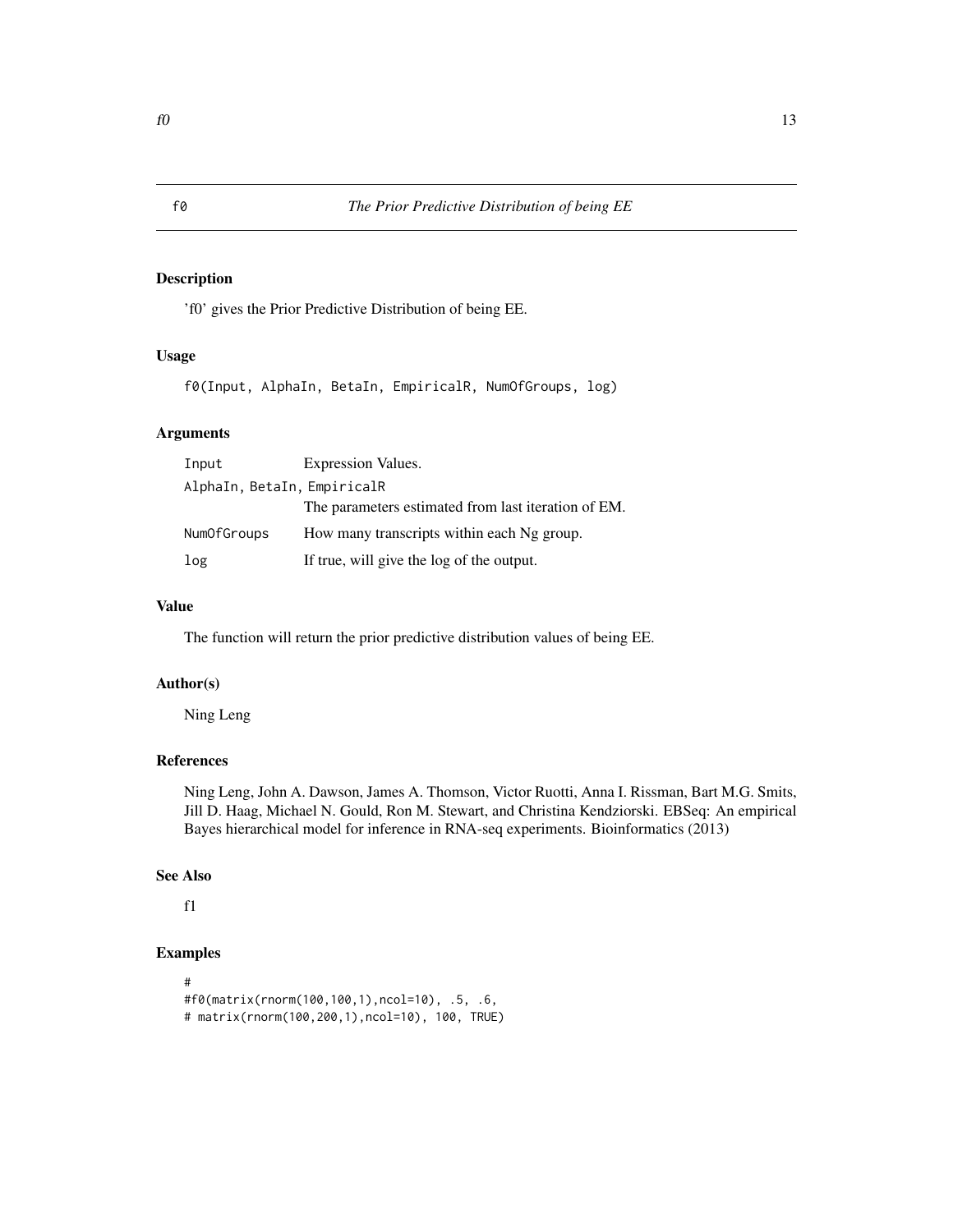<span id="page-13-0"></span>'f1' gives the Prior Predictive Distribution of DE.

#### Usage

f1(Input1, Input2, AlphaIn, BetaIn, EmpiricalRSP1, EmpiricalRSP2, NumOfGroup, log)

### Arguments

| Input1                                        | Expressions from Condition1.                        |  |
|-----------------------------------------------|-----------------------------------------------------|--|
| Input2                                        | Expressions from Condition2.                        |  |
| AlphaIn, BetaIn, EmpiricalRSP1, EmpiricalRSP2 |                                                     |  |
|                                               | The parameters estimated from last iteration of EM. |  |
| NumOfGroup                                    | How many transcripts within each Ng group.          |  |
| log                                           | If true, will give the log of the output.           |  |

### Value

The function will return the prior predictive distribution values of being DE.

#### Author(s)

Ning Leng

### References

Ning Leng, John A. Dawson, James A. Thomson, Victor Ruotti, Anna I. Rissman, Bart M.G. Smits, Jill D. Haag, Michael N. Gould, Ron M. Stewart, and Christina Kendziorski. EBSeq: An empirical Bayes hierarchical model for inference in RNA-seq experiments. Bioinformatics (2013)

### See Also

f0

```
#f1(matrix(rnorm(100,100,1),ncol=10),
# matrix(rnorm(100,100,1),ncol=10), .5, .6,
# matrix(rnorm(100,200,1),ncol=10),
# matrix(rnorm(100,200,1),ncol=10), 100, TRUE)
```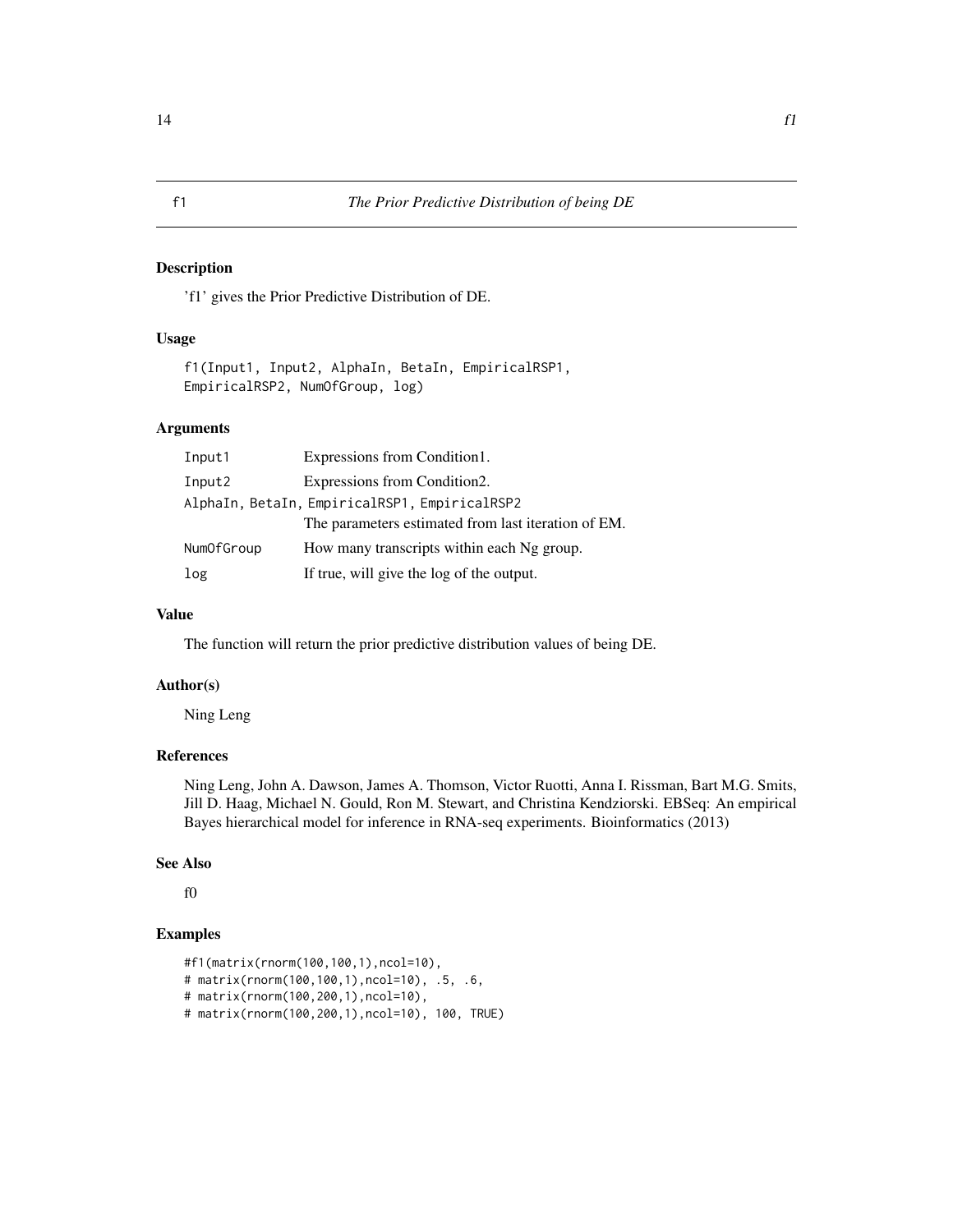<span id="page-14-0"></span>

'GeneMat' gives the simulated data for two condition gene DE analysis.

#### Usage

data(GeneMat)

#### Source

Ning Leng, John A. Dawson, James A. Thomson, Victor Ruotti, Anna I. Rissman, Bart M.G. Smits, Jill D. Haag, Michael N. Gould, Ron M. Stewart, and Christina Kendziorski. EBSeq: An empirical Bayes hierarchical model for inference in RNA-seq experiments. Bioinformatics (2013)

### See Also

IsoList

#### Examples

data(GeneMat)

GetDEResults *Obtain Differential Expression Analysis Results in a Two-condition Test*

### Description

Obtain DE analysis results in a two-condition test using the output of EBTest()

### Usage

```
GetDEResults(EBPrelim, FDR=0.05, Method="robust",
     FDRMethod="hard", Threshold_FC=0.7,
   Threshold_FCRatio=0.3, SmallNum=0.01)
```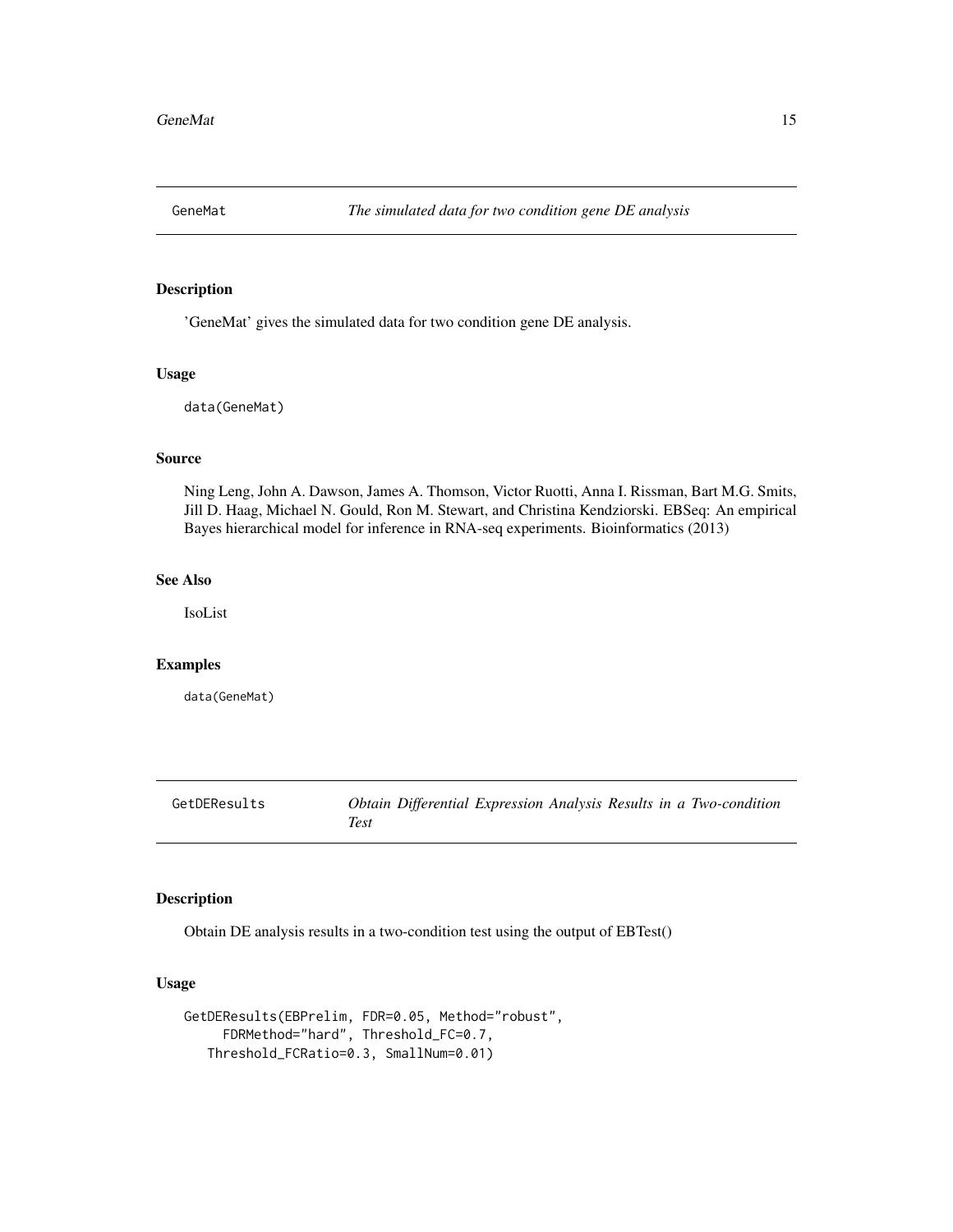## Arguments

| EBPrelim          | Output from the function EBTest().                                                                                                                                                                                                                                                                                                                                                                                                                                                                                                                                                                                                                                                                                                                                                                                                                                                                                                                            |
|-------------------|---------------------------------------------------------------------------------------------------------------------------------------------------------------------------------------------------------------------------------------------------------------------------------------------------------------------------------------------------------------------------------------------------------------------------------------------------------------------------------------------------------------------------------------------------------------------------------------------------------------------------------------------------------------------------------------------------------------------------------------------------------------------------------------------------------------------------------------------------------------------------------------------------------------------------------------------------------------|
| <b>FDR</b>        | Target FDR, defaut is 0.05.                                                                                                                                                                                                                                                                                                                                                                                                                                                                                                                                                                                                                                                                                                                                                                                                                                                                                                                                   |
| FDRMethod         | "hard" or "soft". Giving a target FDR alpha, either hard threshold and soft<br>threshold may be used. If the hard threshold is preferred, DE transcripts are<br>defined as the the transcripts with PP(DE) greater than (1-alpha). Using the<br>hard threshold, any DE transcript in the list has $FDR \leq alpha$ .                                                                                                                                                                                                                                                                                                                                                                                                                                                                                                                                                                                                                                          |
|                   | If the soft threshold is preferred, the DE transcripts are defined as the transcripts<br>with PP(DE) greater than crit_fun(PPEE, alpha). Using the soft threshold, the<br>list of DE transcripts has average FDR alpha.                                                                                                                                                                                                                                                                                                                                                                                                                                                                                                                                                                                                                                                                                                                                       |
|                   | Based on results from our simulation studies, hard thresholds provide a better-<br>controlled empirical FDR when sample size is relatively small(Less than 10<br>samples in each condition). User may consider the soft threshold when sam-<br>ple size is large to improve power.                                                                                                                                                                                                                                                                                                                                                                                                                                                                                                                                                                                                                                                                            |
| Method            | "robust" or "classic". Using the "robust" option, EBSeq is more robust to genes<br>with outliers and genes with extremely small variances. Using the "classic" op-<br>tion, the results will be more comparable to those obtained by using the GetPP-<br>Mat() function from earlier version $\left(\leq 1.7.0\right)$ of EBSeq. Default is "robust".                                                                                                                                                                                                                                                                                                                                                                                                                                                                                                                                                                                                         |
| Threshold_FC      | Threshold for the fold change (FC) statistics. The default is 0.7. The FC statis-<br>tics are calculated as follows. First the posterior FC estimates are calculated<br>using PostFC() function. The FC statistics is defined as exp(-llog posterior FCl)<br>and therefore is always less than or equal to 1. The default threshold was se-<br>lected as the optimal threshold learned from our simulation studies. By setting<br>the threshold as 0.7, the expected FC for a DE transcript is less than 0.7 (or<br>greater than $1/0.7=1.4$ ). User may specify their own threshold here. A higher<br>(less conservative) threshold may be used here when sample size is large. Our<br>simulation results indicated that when there are more than or equal to 5 samples<br>in each condition, a less conservative threshold will improve the power when<br>the FDR is still well-controlled. The parameter will be ignored if Method is set<br>as "classic". |
| Threshold_FCRatio |                                                                                                                                                                                                                                                                                                                                                                                                                                                                                                                                                                                                                                                                                                                                                                                                                                                                                                                                                               |
|                   | Threshold for the fold change ratio (FCRatio) statistics. The default is 0.3. The<br>FCRatio statistics are calculated as follows. First we get another revised fold<br>change statistic called Median-FC statistic for each transcript. For each tran-<br>script, we calculate the median of normalized expression values within each con-<br>dition. The MedianFC is defined as exp(-llog((C1Median+SmallNum)/(C2Median+SmallNum))]).<br>Note a small number is added to avoid Inf and NA. See SmallNum for more de-<br>tails. The FCRatio is calculated as exp(-llog(FCstatistics/MedianFC)l). There-<br>fore it is always less than or equal to 1. The default threshold was selected as the<br>optimal threshold learned from our simulation studies. By setting the threshold<br>as 0.3, the FCRatio for a DE transcript is expected to be larger than 0.3.                                                                                             |
| SmallNum          | When calculating the FCRatio (or Median-FC), a small number is added for<br>each transcript in each condition to avoid Inf and NA. Default is 0.01.                                                                                                                                                                                                                                                                                                                                                                                                                                                                                                                                                                                                                                                                                                                                                                                                           |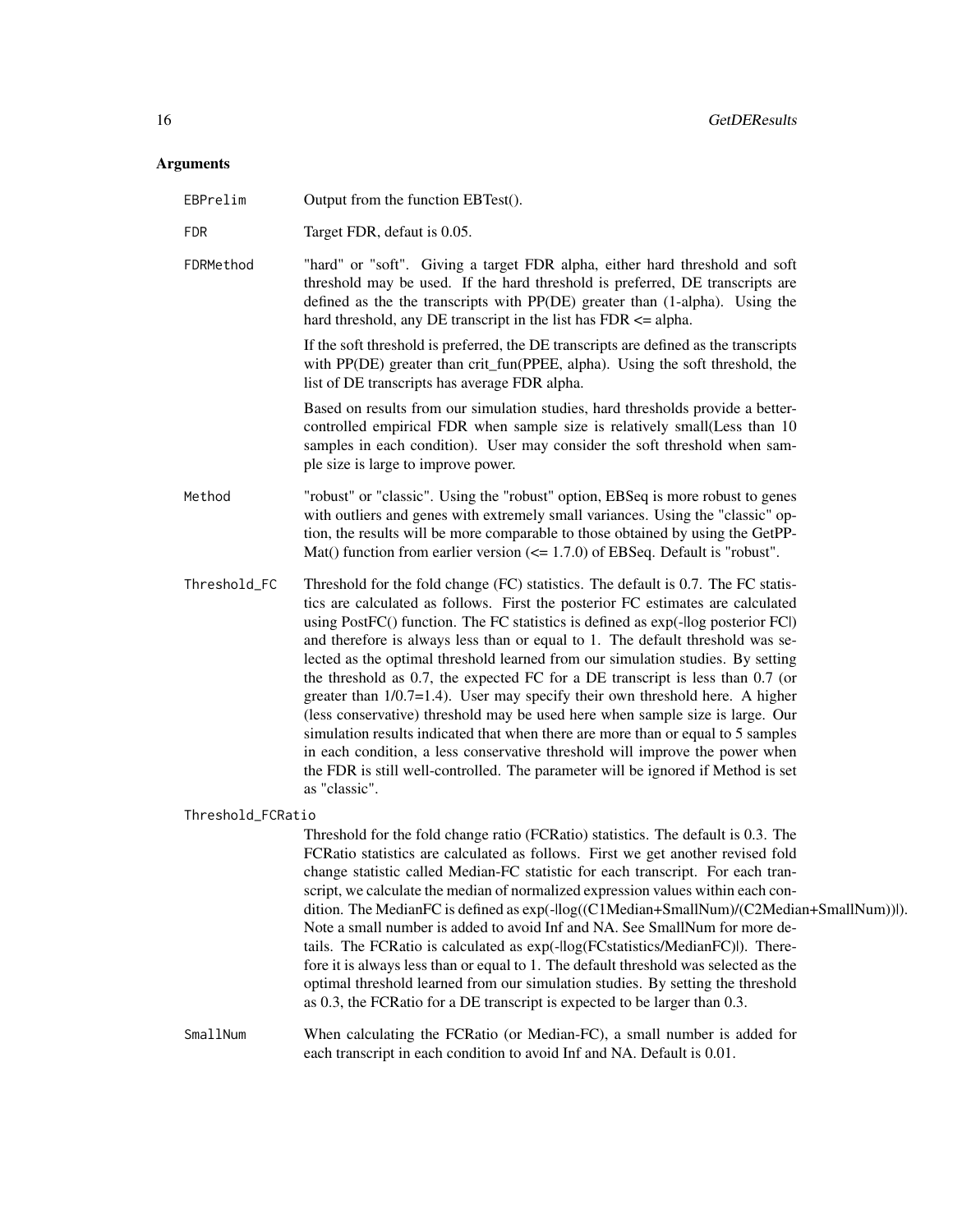#### <span id="page-16-0"></span>GetMultiFC 17

### Details

GetDEResults() function takes output from EBTest() function and output a list of DE transcripts under a target FDR. It also provides posterior probability estimates for each transcript.

### Value

| DEfound | A list of DE transcripts.                                                                                                                                                                                                                     |
|---------|-----------------------------------------------------------------------------------------------------------------------------------------------------------------------------------------------------------------------------------------------|
| PPMat   | Posterior probability matrix. Transcripts are following the same order as in the<br>input matrix. Transcripts that were filtered by magnitude (in EBTest function),<br>FC, or FCR are assigned with NA for both PPDE and PPEE.                |
| Status  | Each transcript will be assigned with one of the following values: "DE", "EE",<br>"Filtered: Low Expression", "Filtered: Fold Change" and "Filtered: Fold Change"<br>Ratio". Transcripts are following the same order as in the input matrix. |

#### Author(s)

Ning Leng, Yuan Li

#### References

Ning Leng, John A. Dawson, James A. Thomson, Victor Ruotti, Anna I. Rissman, Bart M.G. Smits, Jill D. Haag, Michael N. Gould, Ron M. Stewart, and Christina Kendziorski. EBSeq: An empirical Bayes hierarchical model for inference in RNA-seq experiments. Bioinformatics (2013)

#### See Also

EBTest

### Examples

```
data(GeneMat)
str(GeneMat)
GeneMat.small = GeneMat[c(1:10,511:550),]Sizes = MedianNorm(GeneMat.small)
EBOut = EBTest(Data = GeneMat.small,
Conditions = as.factor(rep(c("C1","C2"), each = 5)),
sizeFactors = Sizes, maxround = 5)
Out = GetDEResults(EBOut)
```
GetMultiFC *Calculate the Fold Changes for Multiple Conditions*

#### Description

'GetMultiFC' calculates the Fold Changes for each pair of conditions in a multiple condition study.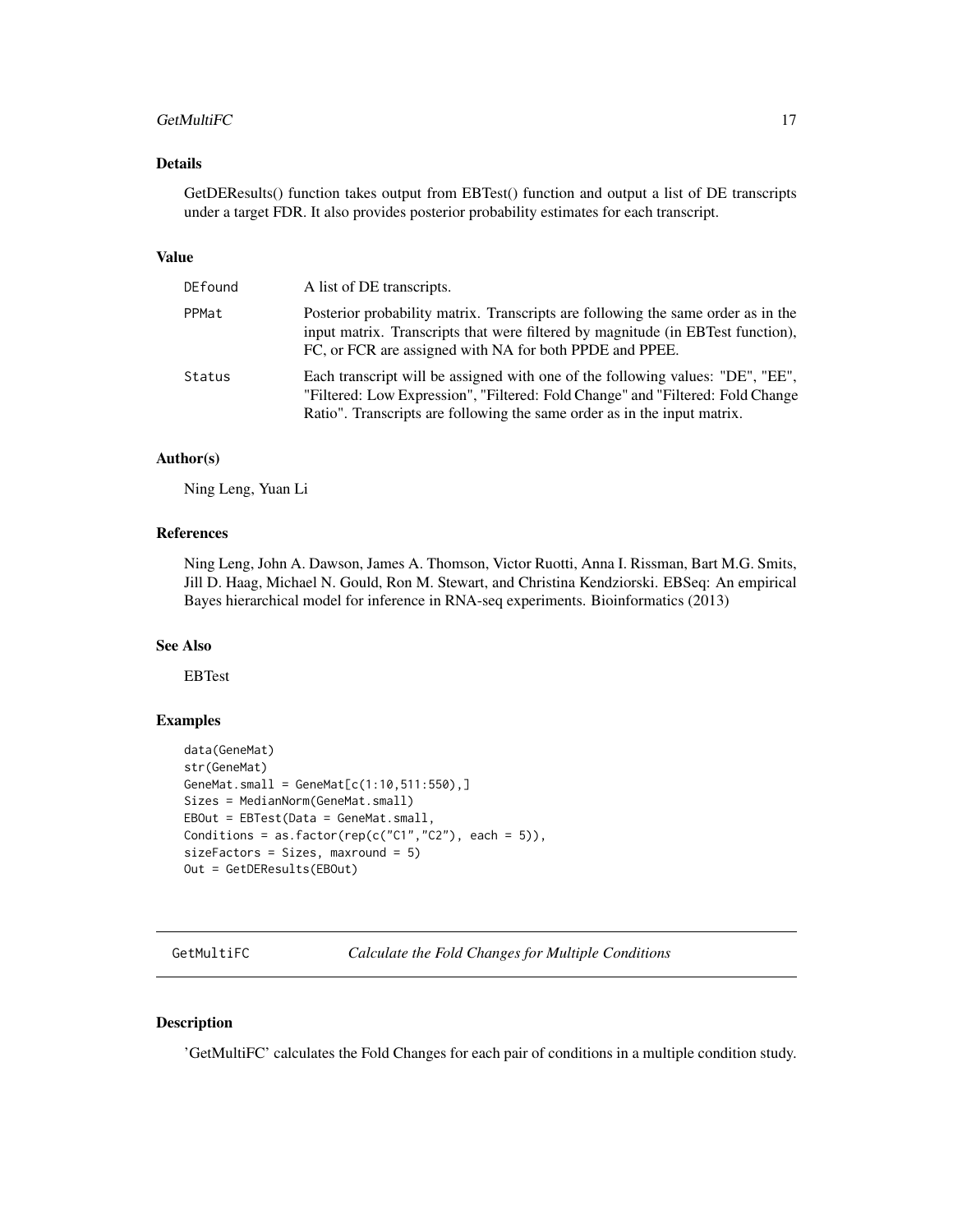### Usage

```
GetMultiFC(EBMultiOut, SmallNum = 0.01)
```
#### Arguments

| EBMultiOut | The output of EBMultiTest function.                                             |
|------------|---------------------------------------------------------------------------------|
| SmallNum   | A small number will be added for each transcript in each condition to avoid Inf |
|            | and NA. Default is 0.01.                                                        |

### Details

Provide the FC (adjusted by the normalization factors) for each pair of comparisons. A small number will be added for each transcript in each condition to avoid Inf and NA. Default is set to be 0.01.

### Value

| FCMat         | The FC of each pair of comparison (adjusted by the normalization factors).                      |
|---------------|-------------------------------------------------------------------------------------------------|
| Log2FCMat     | The log 2 FC of each pair of comparison (adjusted by the normalization factors).                |
| PostFCMat     | The posterior FC of each pair of comparison.                                                    |
| Log2PostFCMat | The log 2 posterior FC of each pair of comparison.                                              |
| CondMean      | The mean of each transcript within each condition (adjusted by the normaliza-<br>tion factors). |
|               | Condition Order The condition assignment for C1 Mean, C2 Mean, etc.                             |

#### Author(s)

Ning Leng

### References

Ning Leng, John A. Dawson, James A. Thomson, Victor Ruotti, Anna I. Rissman, Bart M.G. Smits, Jill D. Haag, Michael N. Gould, Ron M. Stewart, and Christina Kendziorski. EBSeq: An empirical Bayes hierarchical model for inference in RNA-seq experiments. Bioinformatics (2013)

### See Also

EBMultiTest, PostFC

```
data(MultiGeneMat)
MultiGeneMat.small = MultiGeneMat[201:210,]
Conditions = c("C1","C1","C2","C2","C3","C3")
PosParti = GetPatterns(Conditions)
Parti = PosParti[-3,]
```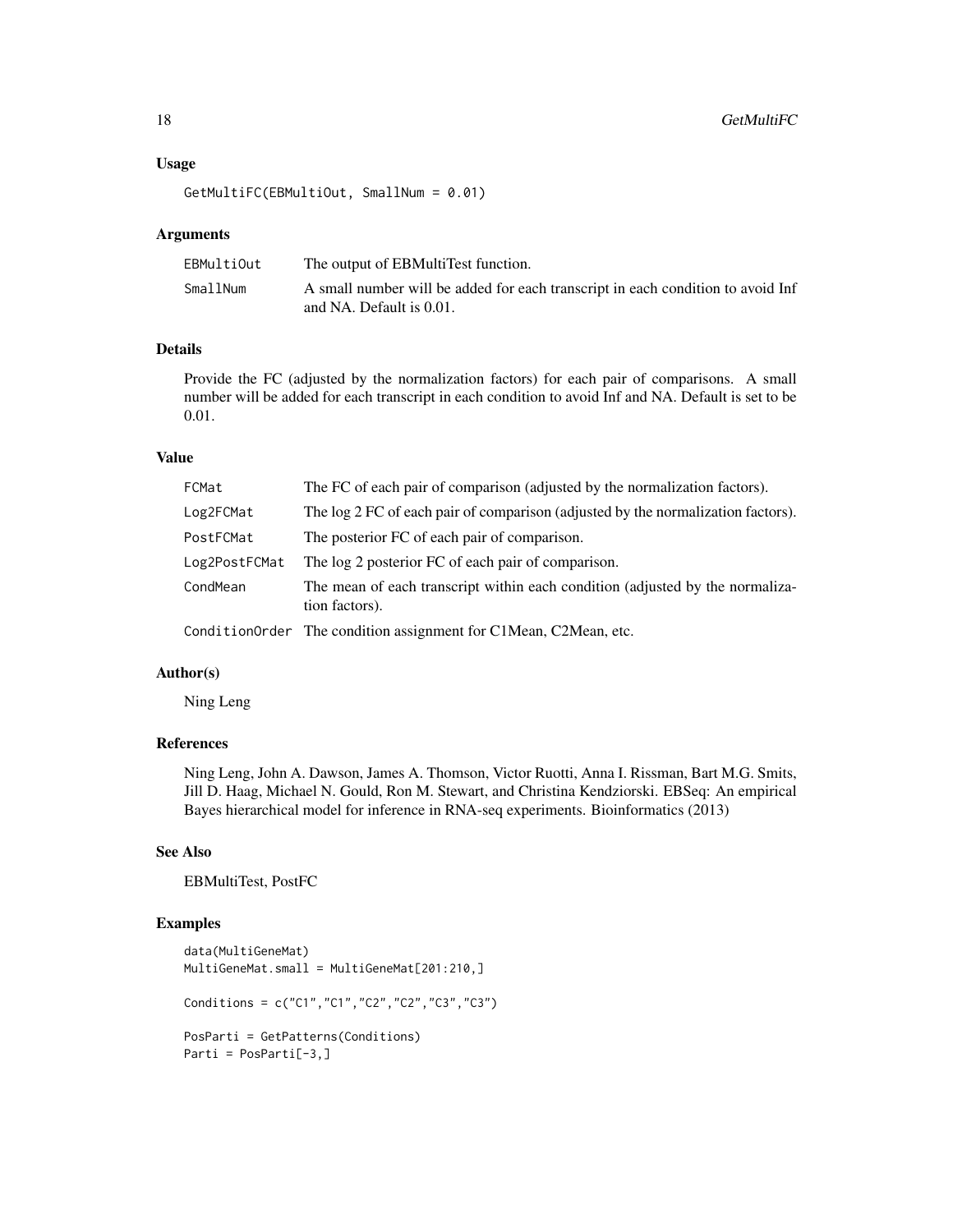#### <span id="page-18-0"></span>GetMultiPP 19

```
MultiSize = MedianNorm(MultiGeneMat.small)
MultiOut = EBMultiTest(MultiGeneMat.small,
NgVector=NULL, Conditions=Conditions,
AllParti=Parti, sizeFactors=MultiSize,
maxround=5)
MultiFC = GetMultiFC(MultiOut)
```
#### GetMultiPP *Posterior Probability of Each Transcript*

#### Description

'GetMultiPP' generates the Posterior Probability of being each pattern of each transcript based on the EBMultiTest output.

#### Usage

GetMultiPP(EBout)

#### Arguments

EBout The output of EBMultiTest function.

### Value

| <b>PP</b> | The poster probabilities of being each pattern. |
|-----------|-------------------------------------------------|
| MAP       | Gives the most likely pattern.                  |
| Patterns  | The Patterns.                                   |

### Author(s)

Ning Leng

#### References

Ning Leng, John A. Dawson, James A. Thomson, Victor Ruotti, Anna I. Rissman, Bart M.G. Smits, Jill D. Haag, Michael N. Gould, Ron M. Stewart, and Christina Kendziorski. EBSeq: An empirical Bayes hierarchical model for inference in RNA-seq experiments. Bioinformatics (2013)

#### See Also

GetPPMat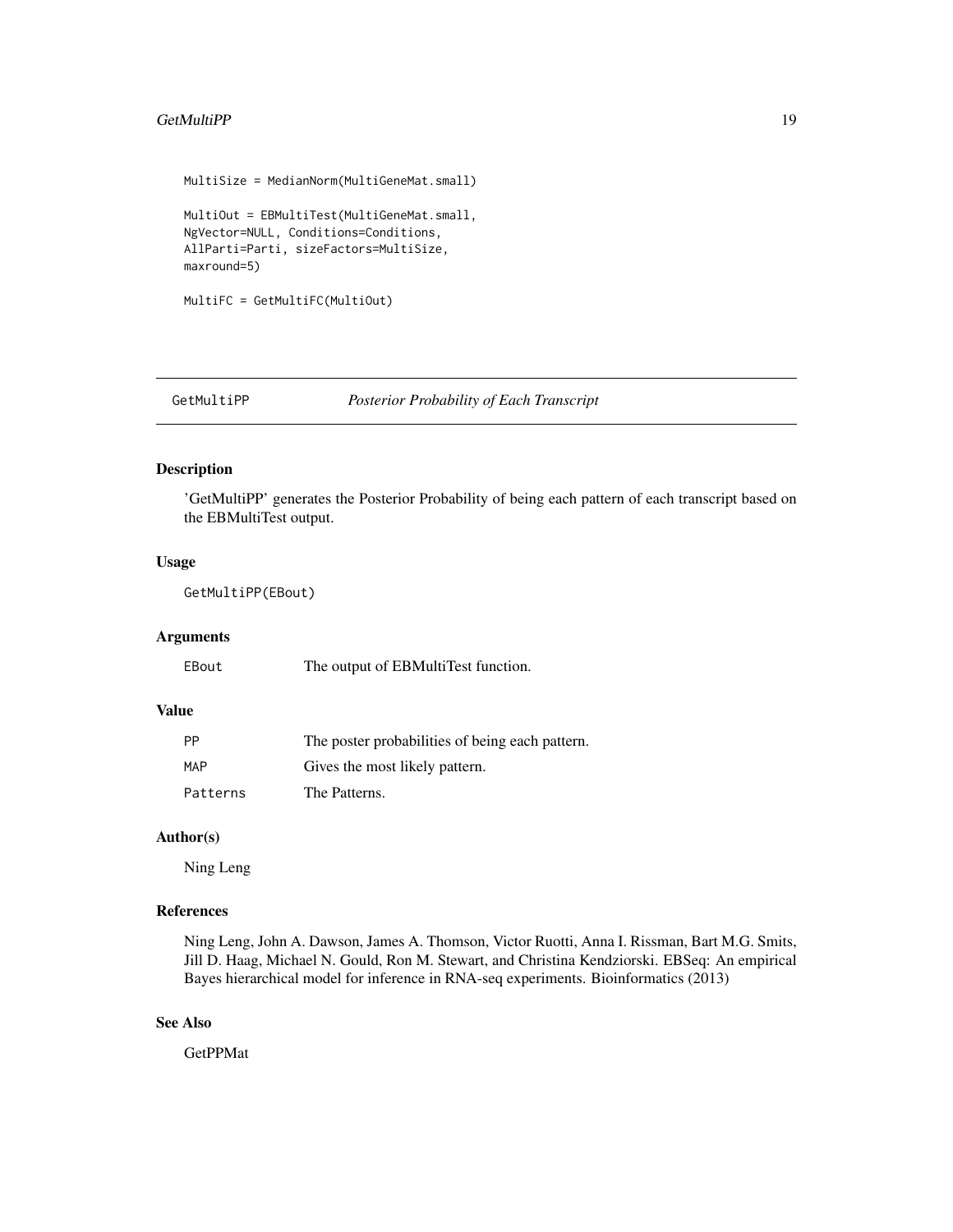### Examples

```
data(MultiGeneMat)
MultiGeneMat.small = MultiGeneMat[201:210,]
Conditions = c("C1","C1","C2","C2","C3","C3")
PosParti = GetPatterns(Conditions)
Parti = PosParti[-3,]
MultiSize = MedianNorm(MultiGeneMat.small)
MultiOut = EBMultiTest(MultiGeneMat.small,
NgVector=NULL, Conditions=Conditions,
AllParti=Parti, sizeFactors=MultiSize,
maxround=5)
MultiPP = GetMultiPP(MultiOut)
```
GetNg *Ng Vector*

### Description

'GetNg' generates the Ng vector for the isoform level data. (While using the number of isoform in the host gene to define the uncertainty groups.)

### Usage

```
GetNg(IsoformName, GeneName, TrunThre = 3)
```
### Arguments

| IsoformName | A vector contains the isoform names.                                          |
|-------------|-------------------------------------------------------------------------------|
| GeneName    | The gene names of the isoforms in IsoformNames (Should be in the same order). |
| TrunThre    | The number of uncertainty groups the user wish to define. The default is 3.   |

#### Value

| GeneNg        | The number of isoforms that are contained in each gene.                                         |
|---------------|-------------------------------------------------------------------------------------------------|
| GeneNgTrun    | The truncated Ng of each gene. (The genes contain more than 3 isoforms are<br>with $Ng$ 3.)     |
| IsoformNg     | The Ng of each isoform.                                                                         |
| IsoformNgTrun | The truncated Ng of each isoform (could be used to define the uncertainty group<br>assignment). |

#### Author(s)

Ning Leng

<span id="page-19-0"></span>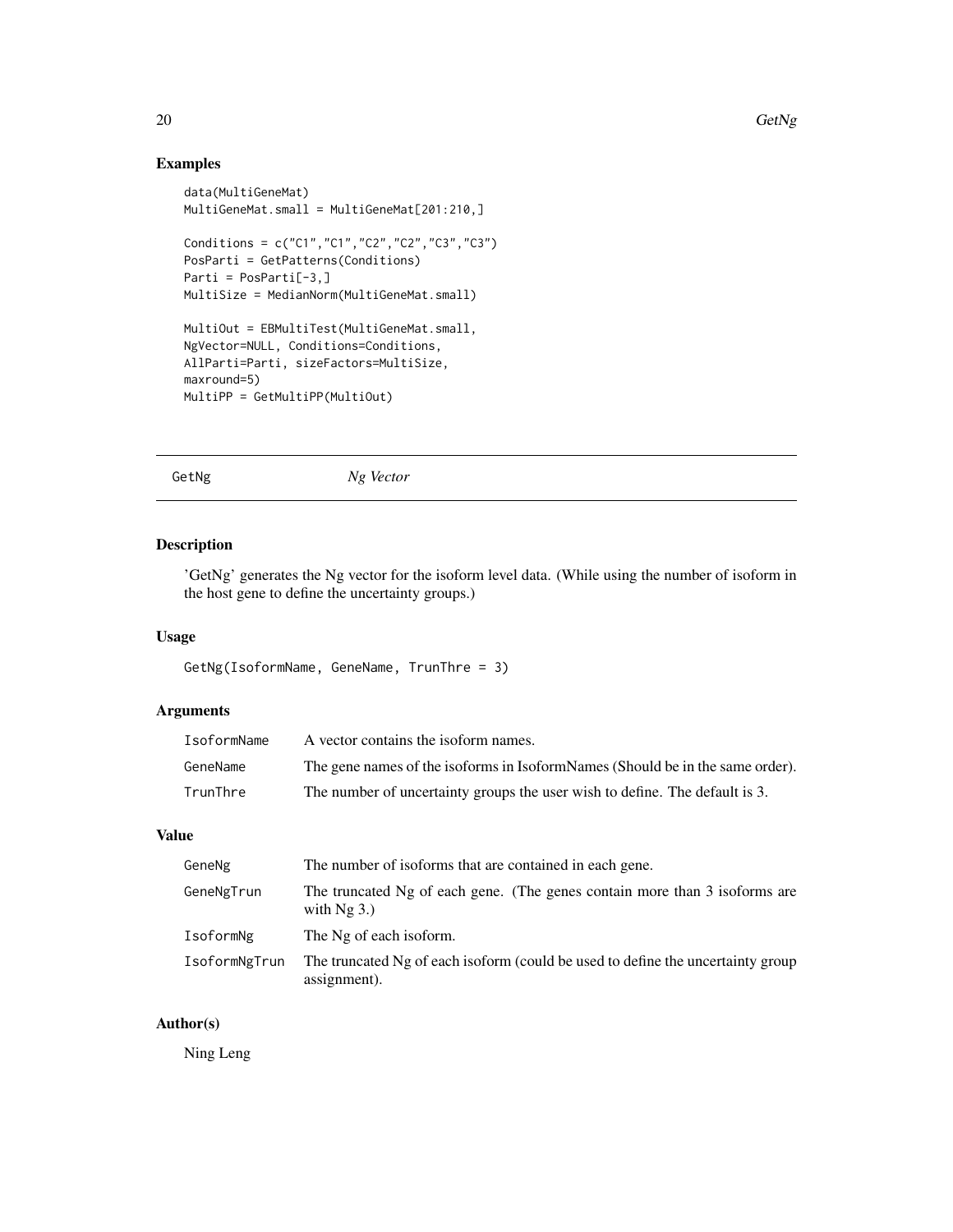### <span id="page-20-0"></span>GetNormalizedMat 21

### References

Ning Leng, John A. Dawson, James A. Thomson, Victor Ruotti, Anna I. Rissman, Bart M.G. Smits, Jill D. Haag, Michael N. Gould, Ron M. Stewart, and Christina Kendziorski. EBSeq: An empirical Bayes hierarchical model for inference in RNA-seq experiments. Bioinformatics (2013)

#### Examples

```
data(IsoList)
```

```
IsoMat = IsoList$IsoMat
IsoNames = IsoList$IsoNames
IsosGeneNames = IsoList$IsosGeneNames
IsoSizes = MedianNorm(IsoMat)
NgList = GetNg(IsoNames, IsosGeneNames)
#IsoNgTrun = NgList$IsoformNgTrun
#IsoEBOut = EBTest(Data = IsoMat, NgVector = IsoNgTrun,
# Conditions = as.factor(rep(c("C1","C2"), each=5)),
# sizeFactors = IsoSizes, maxround = 5)
```
GetNormalizedMat *Calculate normalized expression matrix*

#### Description

'GetNormalizedMat' calculates the normalized expression matrix. (Note: this matrix is only used for visualization etc. EBTes and EBMultiTest request \*un-adjusted\* expressions and normalization factors.)

#### Usage

```
GetNormalizedMat(Data, Sizes)
```
#### Arguments

| Data  | The data matrix with transcripts in rows and lanes in columns. |
|-------|----------------------------------------------------------------|
| Sizes | A vector contains the normalization factor for each lane.      |

### Value

The function will return a normalized matrix.

#### Author(s)

Ning Leng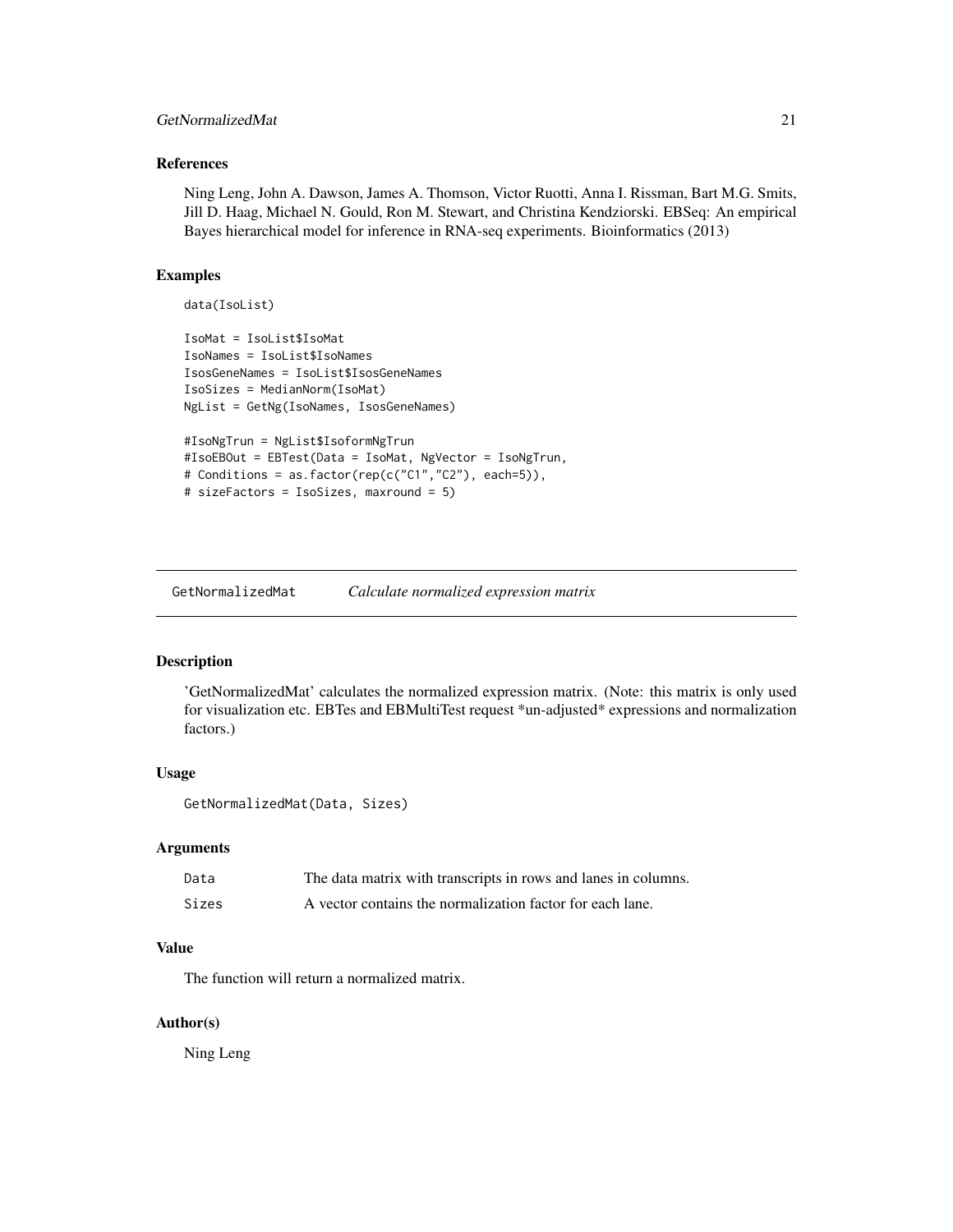#### References

Ning Leng, John A. Dawson, James A. Thomson, Victor Ruotti, Anna I. Rissman, Bart M.G. Smits, Jill D. Haag, Michael N. Gould, Ron M. Stewart, and Christina Kendziorski. EBSeq: An empirical Bayes hierarchical model for inference in RNA-seq experiments. Bioinformatics (2013)

### Examples

```
data(GeneMat)
str(GeneMat)
Sizes = MedianNorm(GeneMat)
NormData = GetNormalizedMat(GeneMat, Sizes)
```
GetPatterns *Generate all possible patterns in a multiple condition study*

### Description

'GetPatterns' generates all possible patterns in a multiple condition study.

#### Usage

```
GetPatterns(Conditions)
```
#### Arguments

Conditions The names of the Conditions in the study.

### Value

A matrix describe all possible patterns.

### Author(s)

Ning Leng

#### References

Ning Leng, John A. Dawson, James A. Thomson, Victor Ruotti, Anna I. Rissman, Bart M.G. Smits, Jill D. Haag, Michael N. Gould, Ron M. Stewart, and Christina Kendziorski. EBSeq: An empirical Bayes hierarchical model for inference in RNA-seq experiments. Bioinformatics (2013)

```
Conditions = c("C1","C1","C2","C2","C3","C3")
PosParti = GetPatterns(Conditions)
```
<span id="page-21-0"></span>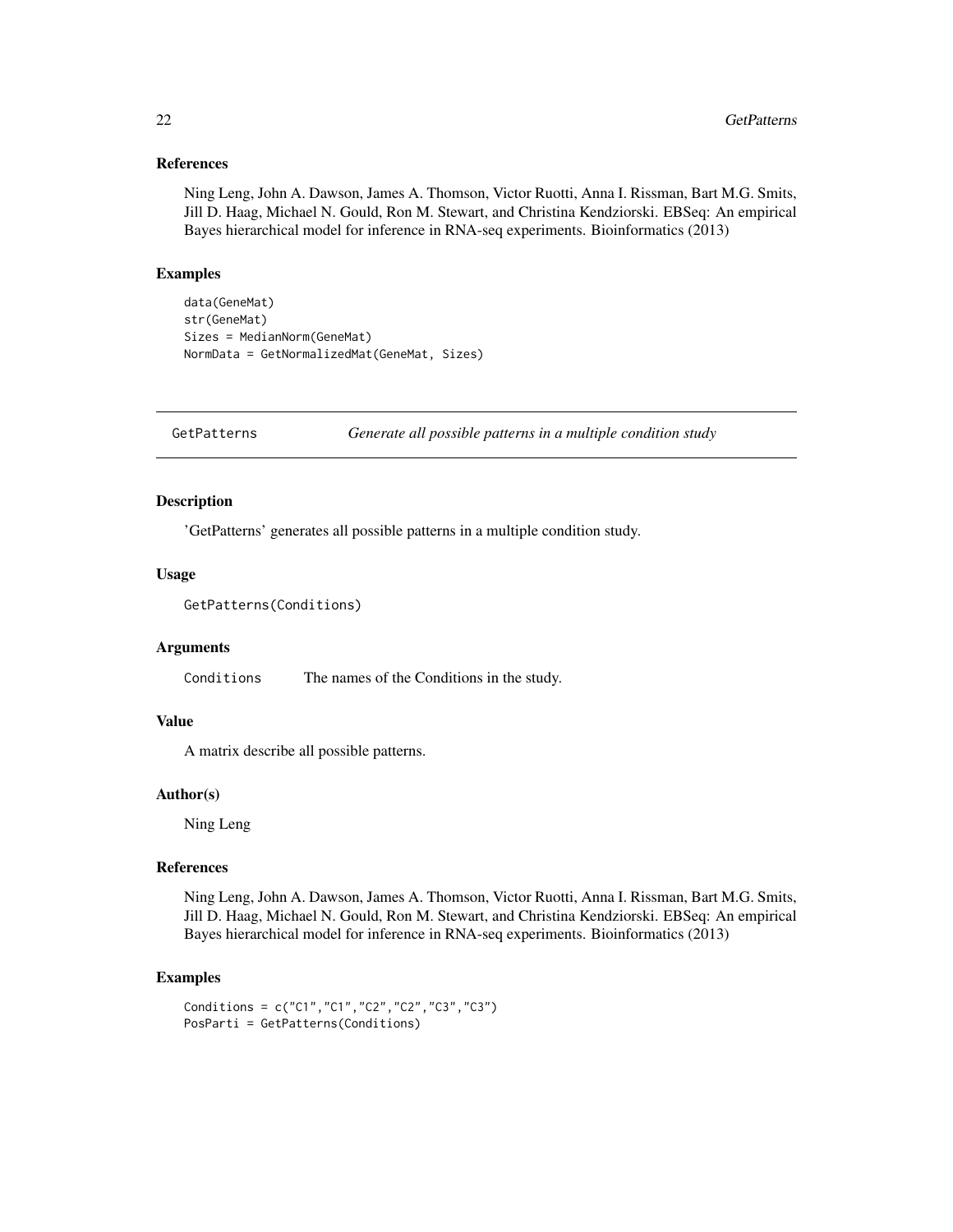<span id="page-22-0"></span>

'GetPP' generates the Posterior Probability of being DE of each transcript based on the EBTest output.

#### Usage

GetPP(EBout)

#### Arguments

EBout The output of EBTest function.

#### Value

The poster probabilities of being DE.

#### Author(s)

Ning Leng

### References

Ning Leng, John A. Dawson, James A. Thomson, Victor Ruotti, Anna I. Rissman, Bart M.G. Smits, Jill D. Haag, Michael N. Gould, Ron M. Stewart, and Christina Kendziorski. EBSeq: An empirical Bayes hierarchical model for inference in RNA-seq experiments. Bioinformatics (2013)

#### See Also

GetPPMat

```
data(GeneMat)
GeneMat.small = GeneMat[c(1:10,500:550),]Sizes = MedianNorm(GeneMat.small)
EBOut = EBTest(Data = GeneMat.small,
Conditions = as.factor(rep(c("C1","C2"), each=5)),
sizeFactors = Sizes, maxround = 5)
PPDE = GetPP(EBOut)
str(PPDE)
head(PPDE)
```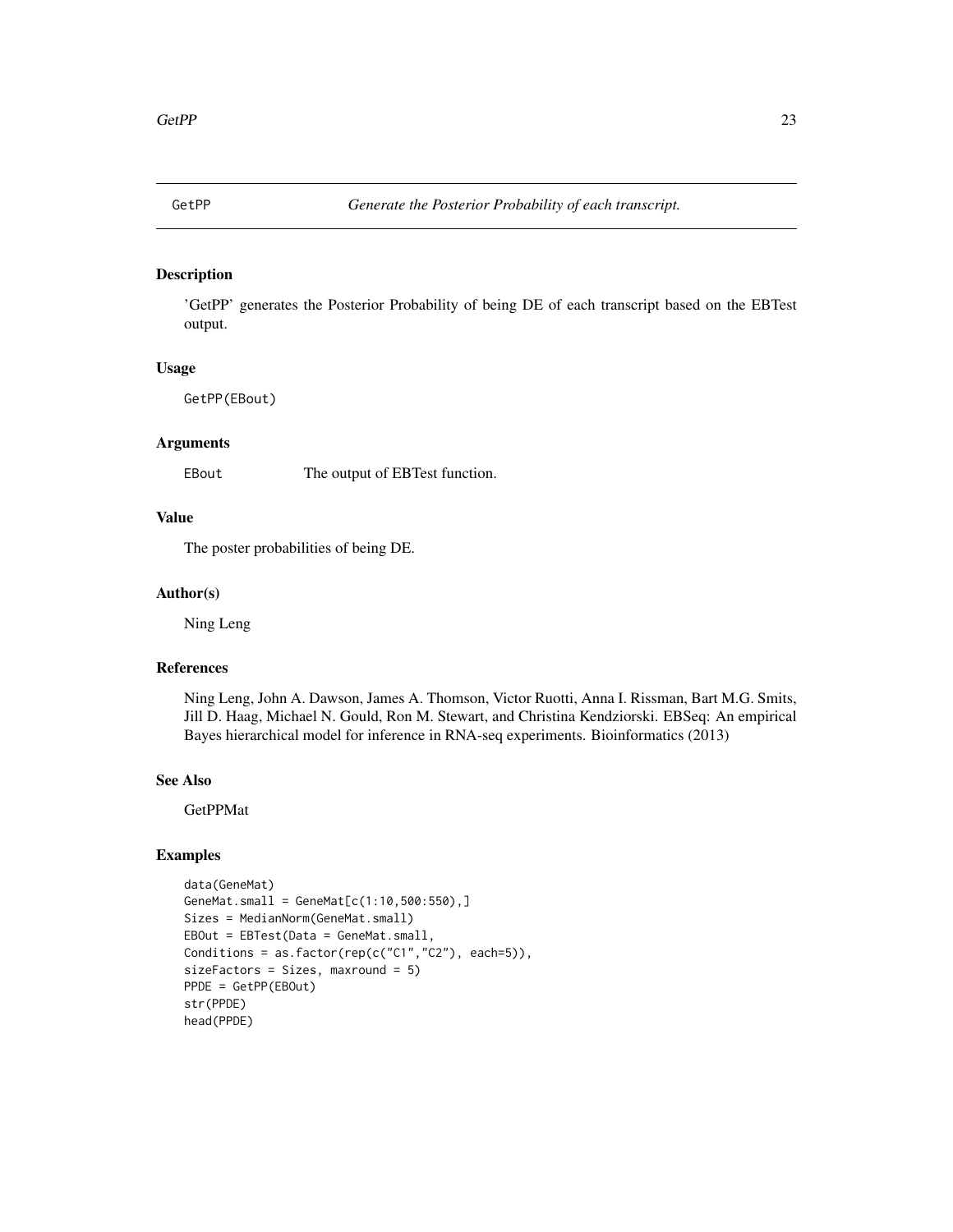<span id="page-23-0"></span>

'GetPPMat' generates the Posterior Probability of being each pattern of each transcript based on the EBTest output.

#### Usage

GetPPMat(EBout)

### Arguments

EBout The output of EBTest function.

#### Value

The poster probabilities of being EE (first column) and DE (second column).

#### Author(s)

Ning Leng

### References

Ning Leng, John A. Dawson, James A. Thomson, Victor Ruotti, Anna I. Rissman, Bart M.G. Smits, Jill D. Haag, Michael N. Gould, Ron M. Stewart, and Christina Kendziorski. EBSeq: An empirical Bayes hierarchical model for inference in RNA-seq experiments. Bioinformatics (2013)

```
data(GeneMat)
GeneMat.small = GeneMat[c(500:550),]Sizes = MedianNorm(GeneMat.small)
EBOut = EBTest(Data = GeneMat.small,
Conditions = as.factor(rep(c("C1","C2"), each=5)),
sizeFactors = Sizes, maxround = 5)
PP = GetPPMat(EBOut)
str(PP)
head(PP)
```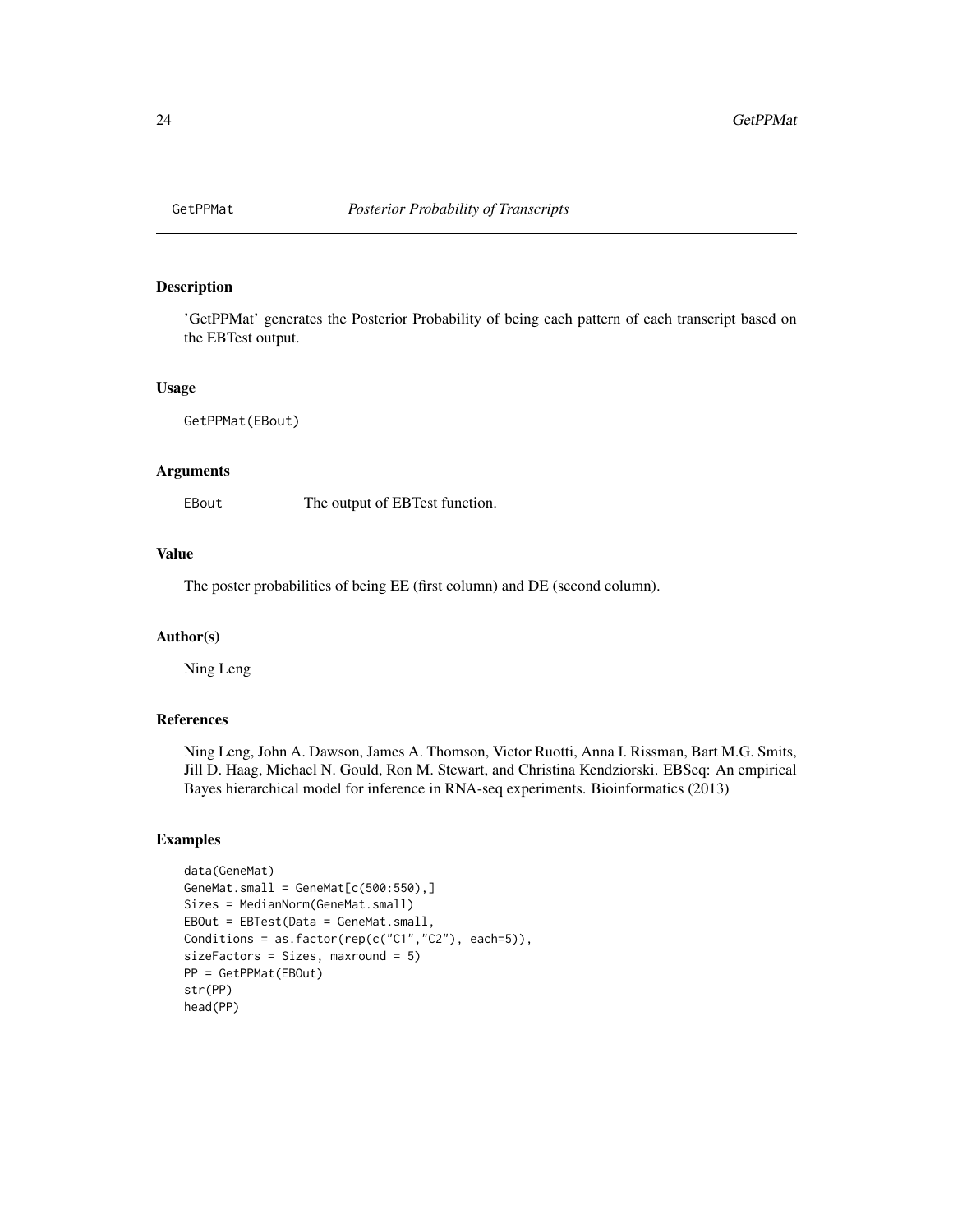<span id="page-24-0"></span>

'IsoList' gives the simulated data for two condition isoform DE analysis.

### Usage

```
data(IsoList)
```
#### Source

Ning Leng, John A. Dawson, James A. Thomson, Victor Ruotti, Anna I. Rissman, Bart M.G. Smits, Jill D. Haag, Michael N. Gould, Ron M. Stewart, and Christina Kendziorski. EBSeq: An empirical Bayes hierarchical model for inference in RNA-seq experiments. Bioinformatics (2013)

#### See Also

**GeteMat** 

#### Examples

data(IsoList)

IsoMultiList *The simulated data for multiple condition isoform DE analysis*

### Description

'IsoMultiList' gives a set of simulated data for multiple condition isoform DE analysis.

#### Usage

```
data(IsoMultiList)
```
#### Source

Ning Leng, John A. Dawson, James A. Thomson, Victor Ruotti, Anna I. Rissman, Bart M.G. Smits, Jill D. Haag, Michael N. Gould, Ron M. Stewart, and Christina Kendziorski. EBSeq: An empirical Bayes hierarchical model for inference in RNA-seq experiments. Bioinformatics (2013)

### See Also

IsoList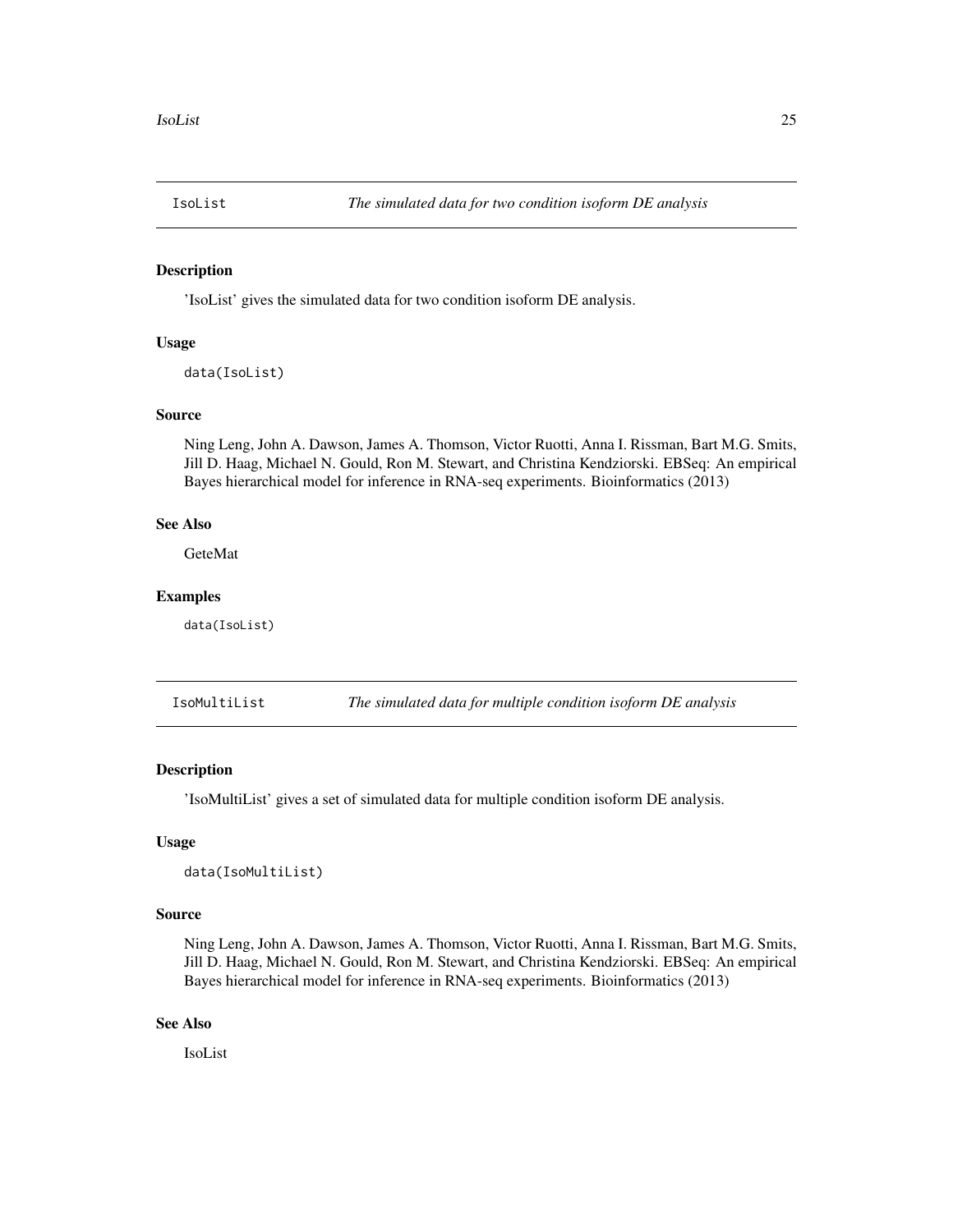### Examples

```
data(IsoMultiList)
```
#### Likefun *Likelihood Function of the NB-Beta Model*

### Description

'Likefun' specifies the Likelihood Function of the NB-Beta Model.

#### Usage

Likefun(ParamPool, InputPool)

#### Arguments

| ParamPool | The parameters that will be estimated in EM.             |
|-----------|----------------------------------------------------------|
| InputPool | The control parameters that will not be estimated in EM. |

### Value

The function will return the log-likelihood.

### Author(s)

Ning Leng

### References

Ning Leng, John A. Dawson, James A. Thomson, Victor Ruotti, Anna I. Rissman, Bart M.G. Smits, Jill D. Haag, Michael N. Gould, Ron M. Stewart, and Christina Kendziorski. EBSeq: An empirical Bayes hierarchical model for inference in RNA-seq experiments. Bioinformatics (2013)

```
\#x1 = c(.6,.7,.3)#Input = matrix(rnorm(100,100,1), ncol=10)
#RIn = matrix(rnorm(100,200,1), ncol=10)
#InputPool = list(Input[,1:5], Input[,6:10], Input,
# rep(.1,100), 1, RIn, RIn[,1:5], RIn[,6:10], 100)
#Likefun(x1, InputPool)
```
<span id="page-25-0"></span>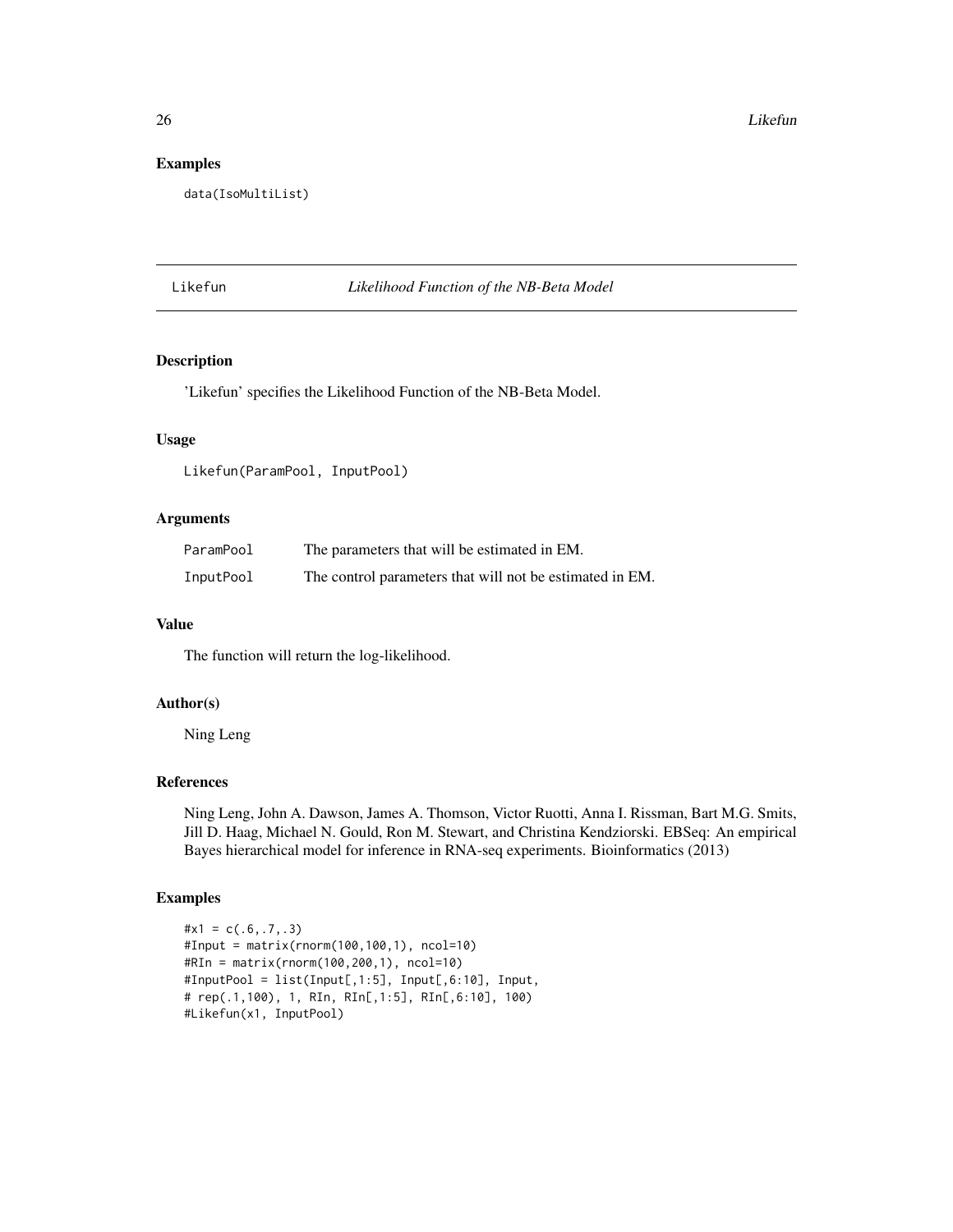<span id="page-26-0"></span>

'LikefunMulti' specifies the Likelihood Function of the NB-Beta Model In Multiple Condition Test.

#### Usage

```
LikefunMulti(ParamPool, InputPool)
```
### Arguments

| ParamPool | The parameters that will be estimated in EM.             |
|-----------|----------------------------------------------------------|
| InputPool | The control parameters that will not be estimated in EM. |

### Value

The function will return the log-likelihood.

### Author(s)

Ning Leng

### References

Ning Leng, John A. Dawson, James A. Thomson, Victor Ruotti, Anna I. Rissman, Bart M.G. Smits, Jill D. Haag, Michael N. Gould, Ron M. Stewart, and Christina Kendziorski. EBSeq: An empirical Bayes hierarchical model for inference in RNA-seq experiments. Bioinformatics (2013)

```
\#x1 = c(.6,.7,.3)#Input = matrix(rnorm(100,100,1),ncol=10)
#RIn = matrix(rnorm(100,200,1),ncol=10)
#InputPool = list(list(Input[,1:5],Input[,6:10]),
# Input, cbind(rep(.1, 10), rep(.9,10)), 1,
# RIn, list(RIn[,1:5],RIn[,6:10]),
# 10, rbind(c(1,1),c(1,2)))
#LikefunMulti(x1, InputPool)
```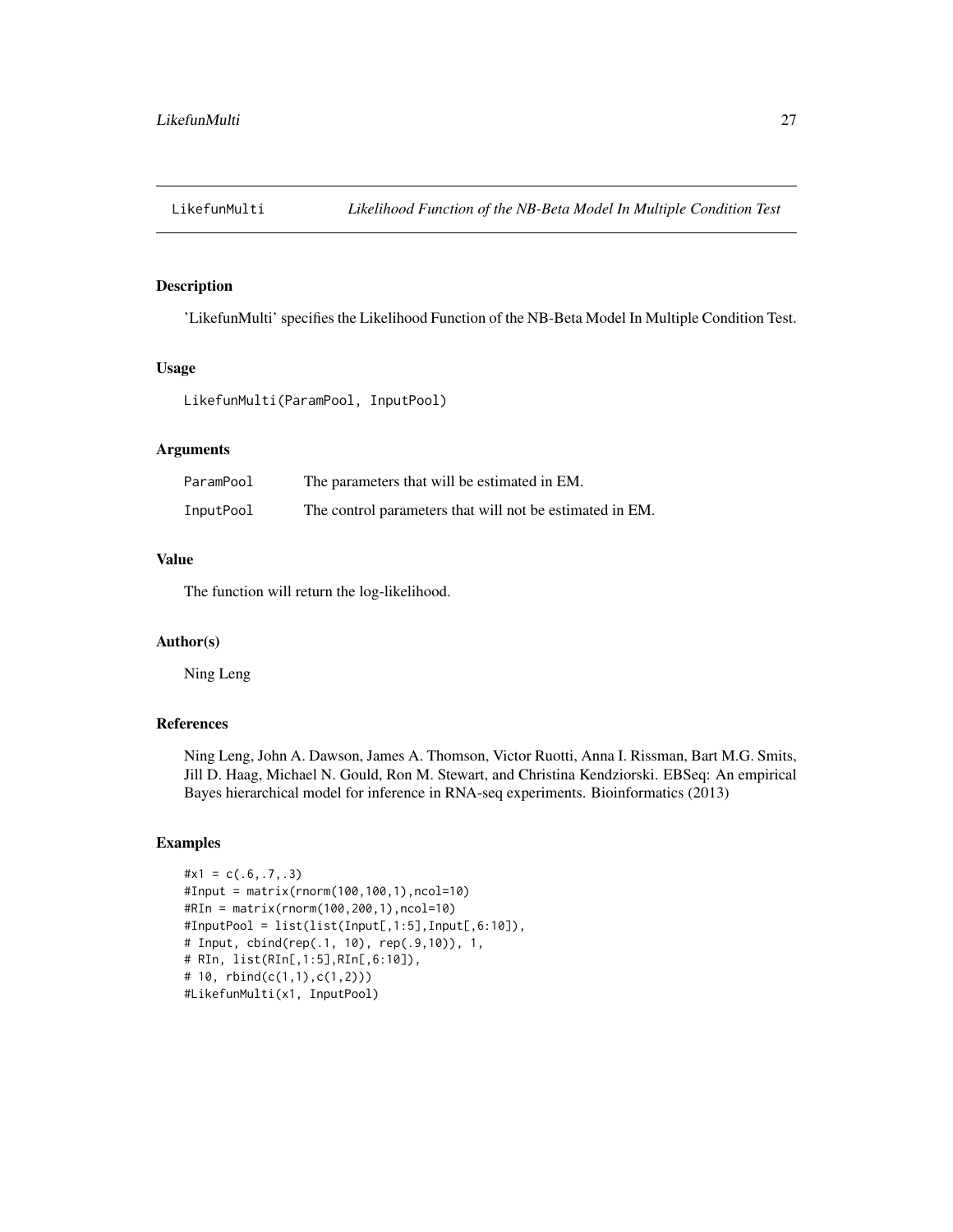<span id="page-27-0"></span>

'LogN' specifies the function to run (one round of) the EM algorithm for the NB-beta model.

#### Usage

LogN(Input, InputSP, EmpiricalR, EmpiricalRSP, NumOfEachGroup, AlphaIn, BetaIn, PIn, NoneZeroLength)

### Arguments

Input, InputSP The expressions among all the samples. NumOfEachGroup Number of genes in each Ng group. AlphaIn, PIn, BetaIn, EmpiricalR, EmpiricalRSP The parameters from the last EM step. NoneZeroLength Number of Ng groups.

### Author(s)

Ning Leng

#### References

Ning Leng, John A. Dawson, James A. Thomson, Victor Ruotti, Anna I. Rissman, Bart M.G. Smits, Jill D. Haag, Michael N. Gould, Ron M. Stewart, and Christina Kendziorski. EBSeq: An empirical Bayes hierarchical model for inference in RNA-seq experiments. Bioinformatics (2013)

```
#Input = matrix(rnorm(100,100,1), ncol=10)
#rownames(Input) = paste("g",1:10)
#RIn = matrix(rnorm(100,200,1), ncol=10)
#res = LogN(Input, list(Input[,1:5], Input[,6:10]),
# RIn, list(RIn[,1:5], RIn[,6:10]),
# 10, .6, .7, .3, 1)
```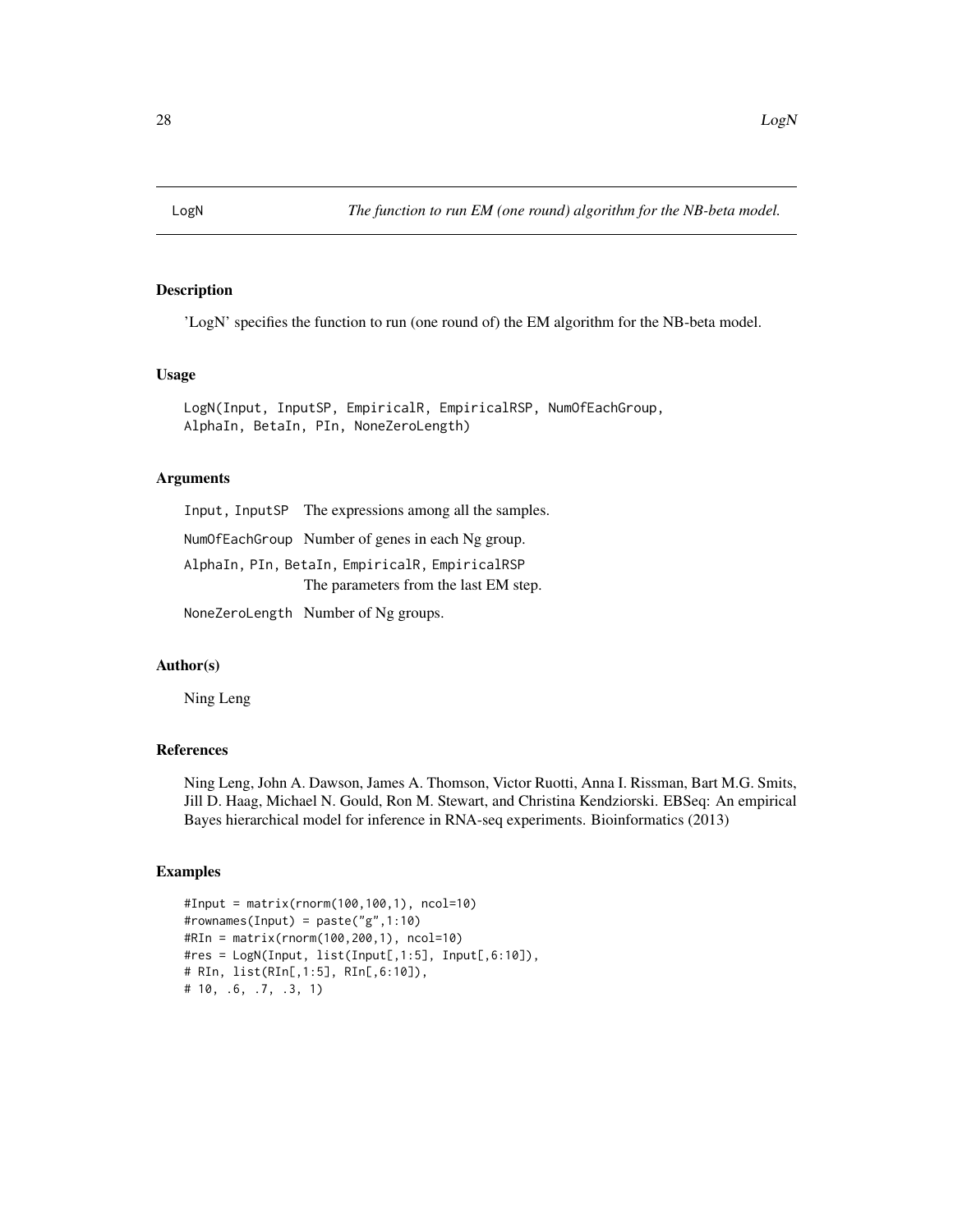<span id="page-28-0"></span>

'LogNMulti' specifies the function to run (one round of) the EM algorithm for the NB-beta model in the multiple condition test.

### Usage

LogNMulti(Input, InputSP, EmpiricalR, EmpiricalRSP, NumOfEachGroup, AlphaIn, BetaIn, PIn, NoneZeroLength, AllParti, Conditions)

#### Arguments

|                                                | Input, InputSP The expressions among all the samples. |  |
|------------------------------------------------|-------------------------------------------------------|--|
|                                                | NumOfEachGroup Number of genes in each Ng group.      |  |
| AlphaIn, PIn, BetaIn, EmpiricalR, EmpiricalRSP |                                                       |  |
|                                                | The parameters from the last EM step.                 |  |
|                                                | NoneZeroLength Number of Ng groups.                   |  |
| AllParti                                       | The patterns of interests.                            |  |
| Conditions                                     | The condition assignment for each sample.             |  |

### Author(s)

Ning Leng

### References

Ning Leng, John A. Dawson, James A. Thomson, Victor Ruotti, Anna I. Rissman, Bart M.G. Smits, Jill D. Haag, Michael N. Gould, Ron M. Stewart, and Christina Kendziorski. EBSeq: An empirical Bayes hierarchical model for inference in RNA-seq experiments. Bioinformatics (2013)

#### Examples

#### #

```
#Input = matrix(rnorm(100,100,1),ncol=10)
#rownames(Input) = paste("g",1:10)
#RIn = matrix(rnorm(100,200,1), ncol=10)
#res = LogNMulti(Input, list(Input[,1:5], Input[,6:10]),
# RIn, list(RIn[,1:5], RIn[,6:10]), 10, .6, .7,
# c(.3,.7), 1, rbind(c(1,1), c(1,2)),
# as.factor(rep(c("C1","C2"), each=5)))
```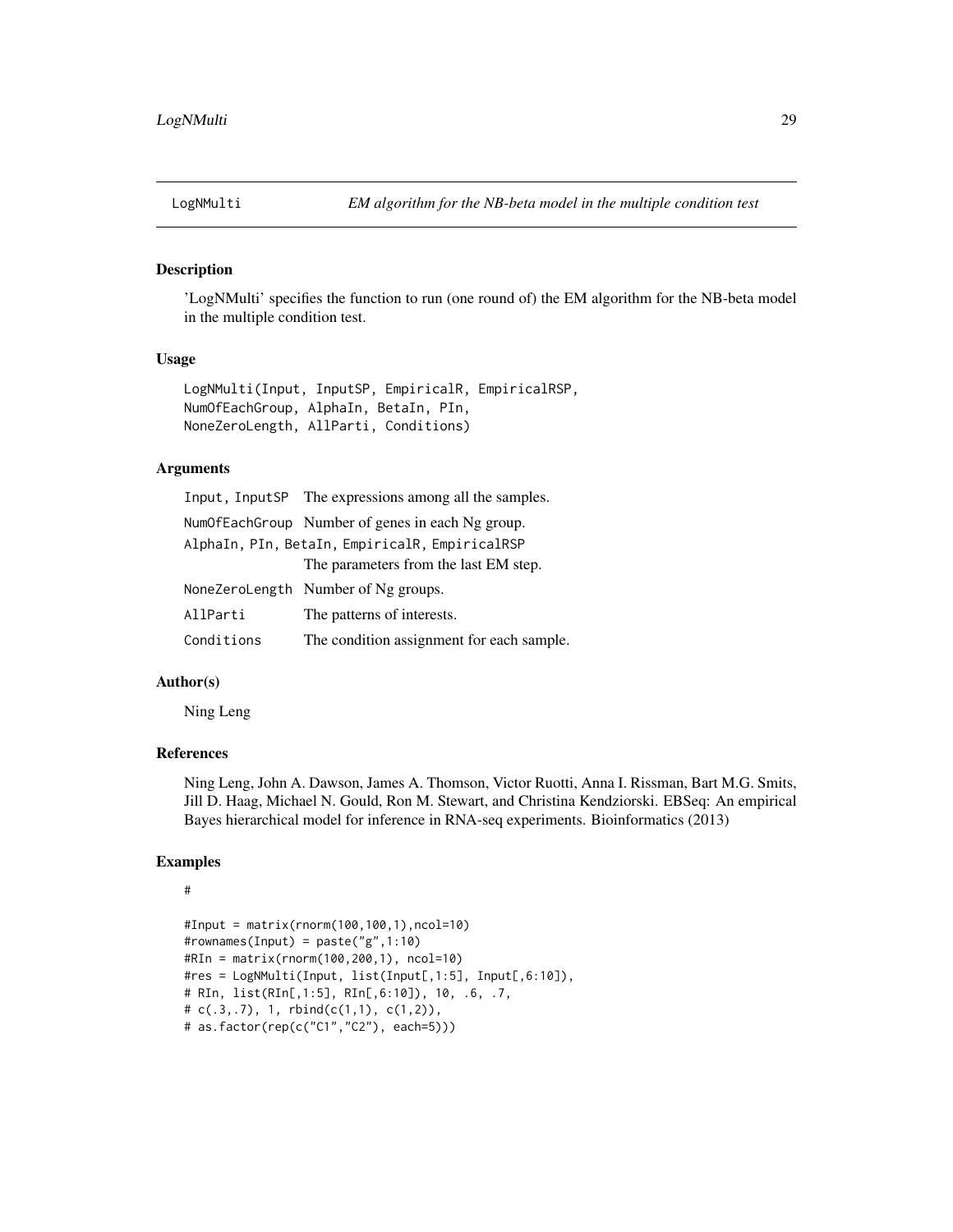<span id="page-29-0"></span>

'MedianNorm' specifies the median-by-ratio normalization function from Anders et. al., 2010.

### Usage

MedianNorm(Data, alternative = FALSE)

### Arguments

| Data        | The data matrix with transcripts in rows and lanes in columns.                                                                                                                                                                                                                                                                                                                        |
|-------------|---------------------------------------------------------------------------------------------------------------------------------------------------------------------------------------------------------------------------------------------------------------------------------------------------------------------------------------------------------------------------------------|
| alternative | if alternative = TRUE, the alternative version of median normalization will be<br>applied. The alternative method is similar to median-by-ratio normalization, but<br>can deal with the cases when all of the genes/isoforms have at least one zero<br>counts (in which case the median-by-ratio normalization will fail).                                                            |
|             | In more details, in median-by-ratio normalization (denote l_1 as libsize for sam-<br>ple 1 as an example, assume total S samples):                                                                                                                                                                                                                                                    |
|             | hatl_1 = median_g [X_g1 / (X_g1*X_g2**X_gS)^-S ] (1)                                                                                                                                                                                                                                                                                                                                  |
|             | which estimates $1 \cdot 1 / (1 \cdot 1 * 1 \cdot 2 *  * 1 \cdot S)^{\wedge}$ -S. Since we have the constrain that<br>$(1_1 * 1_2 *  * 1_S) = 1$ , equation (1) estimates 1 1. Note (1) could also be<br>written as:                                                                                                                                                                  |
|             | hatl_1 = median_g [ $(X_g1/X_g1 * X_g1/X_g2 *  * X_g1/X_gS)^{-S}$ ]                                                                                                                                                                                                                                                                                                                   |
|             | In the alternative method, we estimate $1_{1}/1_{1}$ , $1_{1}/1_{2}$ , $1_{1}/1_{2}$ individually<br>by taking median_g(X_g1/X_g1), median_g(X_g1/X_g2)  Then estimate $l_1$<br>$=$ 1 $\frac{1}{(1-1)^2}$ $\frac{1}{2^2}$ $\ldots$ $\frac{1}{2}$ S $\land$ -S by taking the geomean of these estimates:<br>hatl_1 = [ median_g(X_g1/X_g1) * median_g(X_g1/X_g2) * median_g(X_g1/X_g3) |
|             | *  * median_g(X_g1/X_gS) ] ^-S                                                                                                                                                                                                                                                                                                                                                        |

### Value

The function will return a vector contains the normalization factor for each lane.

### Author(s)

Ning Leng

### References

Simon Anders and Wolfgang Huber. Differential expression analysis for sequence count data. Genome Biology (2010) 11:R106 (open access)

### See Also

QuantileNorm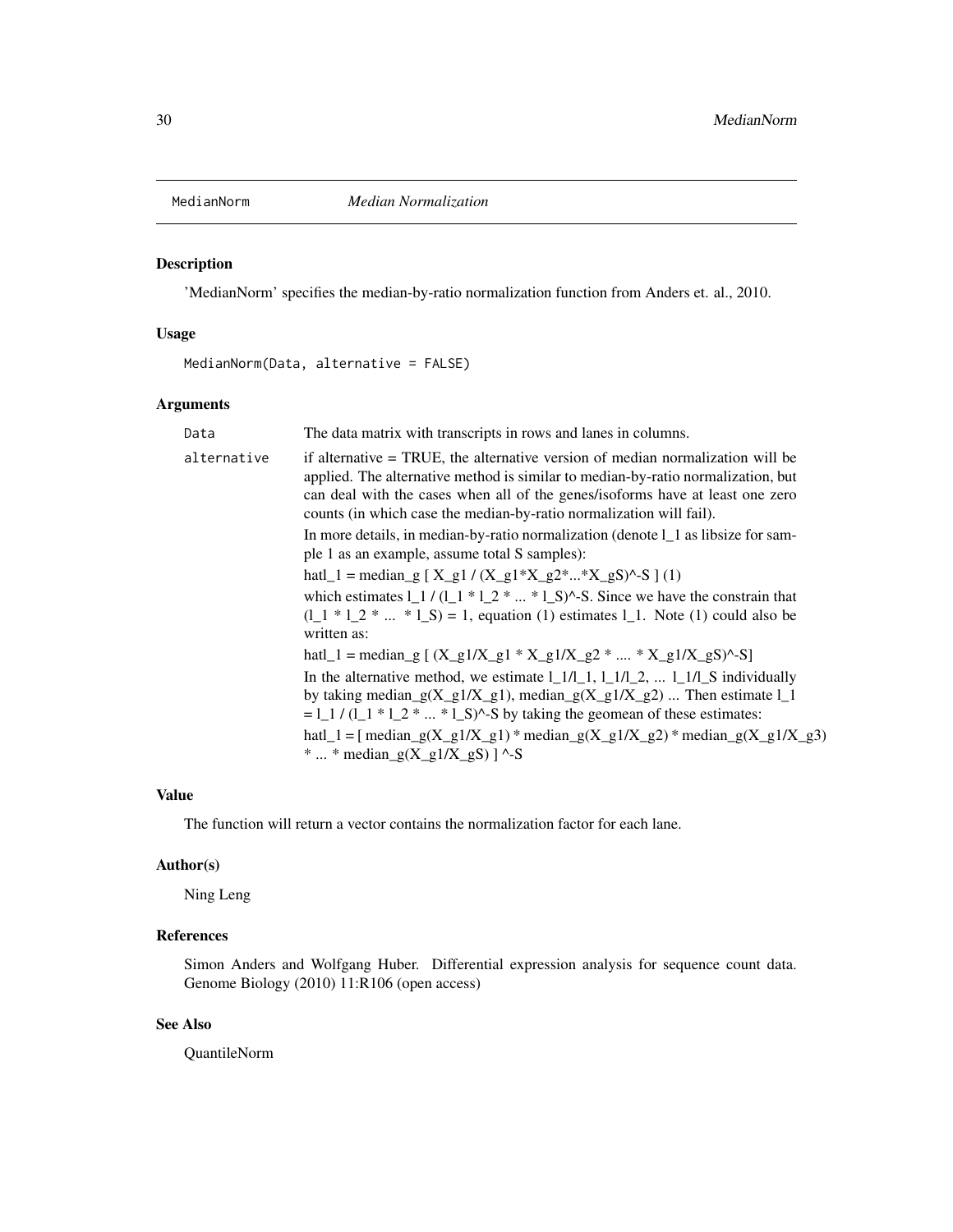### <span id="page-30-0"></span>MultiGeneMat 31

### Examples

```
data(GeneMat)
Sizes = MedianNorm(GeneMat)
#EBOut = EBTest(Data = GeneMat,
# Conditions = as.factor(rep(c("C1","C2"), each=5)),
# sizeFactors = Sizes, maxround = 5)
```
MultiGeneMat *The simulated data for multiple condition gene DE analysis*

### Description

'MultiGeneMat' generates a set of the simulated data for multiple condition gene DE analysis.

#### Usage

data(MultiGeneMat)

### Source

Ning Leng, John A. Dawson, James A. Thomson, Victor Ruotti, Anna I. Rissman, Bart M.G. Smits, Jill D. Haag, Michael N. Gould, Ron M. Stewart, and Christina Kendziorski. EBSeq: An empirical Bayes hierarchical model for inference in RNA-seq experiments. Bioinformatics (2013)

#### See Also

GeneMat

#### Examples

data(MultiGeneMat)

PlotPattern *Visualize the patterns*

#### Description

'PlotPattern' generates the visualized patterns before the multiple condition test.

#### Usage

```
PlotPattern(Patterns)
```
#### Arguments

Patterns The output of GetPatterns function.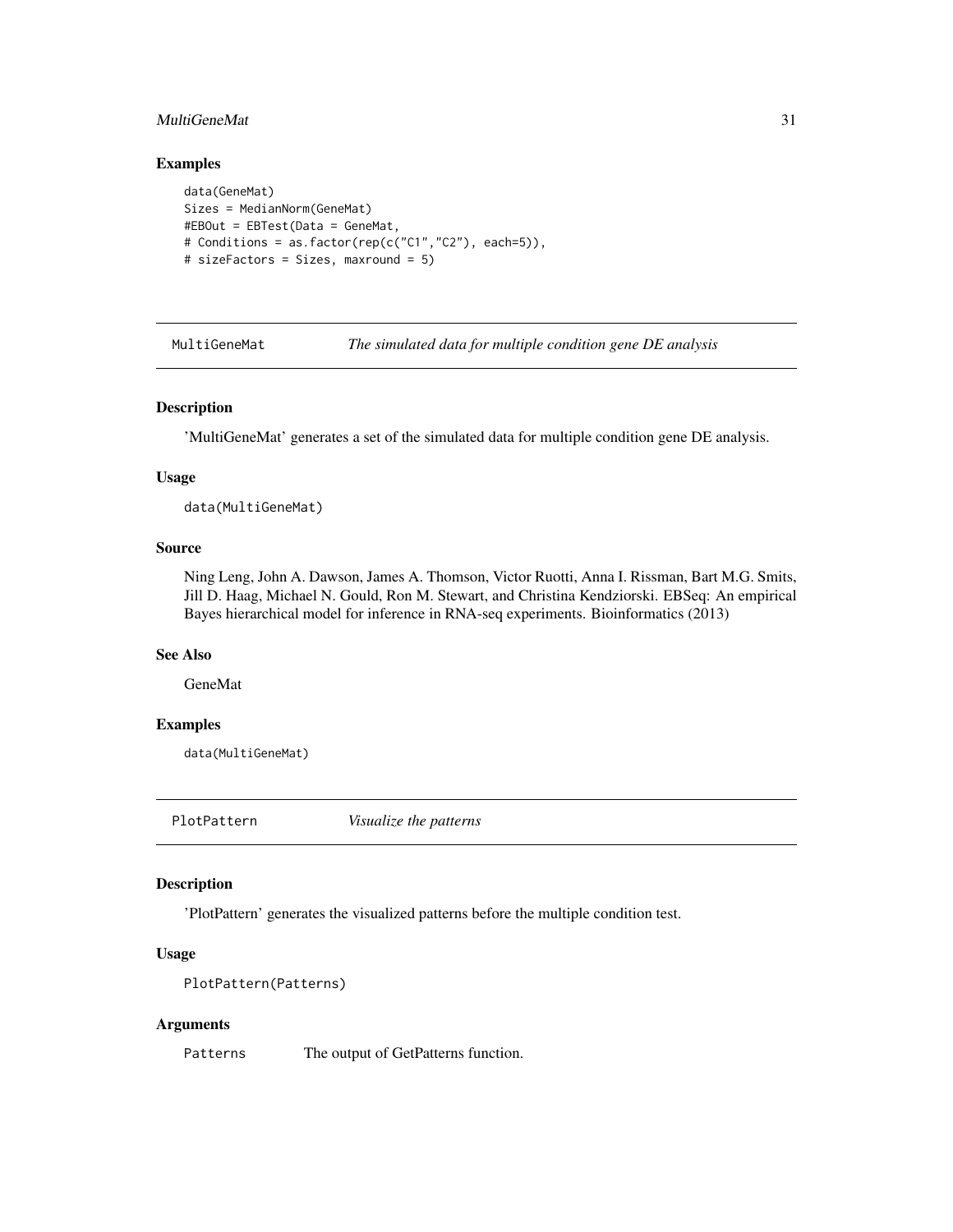<span id="page-31-0"></span>A heatmap to visualize the patterns of interest.

#### Author(s)

Ning Leng

### References

Ning Leng, John A. Dawson, James A. Thomson, Victor Ruotti, Anna I. Rissman, Bart M.G. Smits, Jill D. Haag, Michael N. Gould, Ron M. Stewart, and Christina Kendziorski. EBSeq: An empirical Bayes hierarchical model for inference in RNA-seq experiments. Bioinformatics (2013)

### Examples

```
Conditions = c("C1","C1","C2","C2","C3","C3")
Patterns = GetPatterns(Conditions)
PlotPattern(Patterns)
```
PlotPostVsRawFC *Plot Posterior FC vs FC*

#### Description

'PlotPostVsRawFC' helps the users visualize the posterior FC vs FC in a two condition study.

#### Usage

```
PlotPostVsRawFC(EBOut, FCOut)
```
### Arguments

| EBOut | The output of EBMultiTest function. |
|-------|-------------------------------------|
| FCOut | The output of PostFC function.      |

### Value

A figure shows fold change vs posterior fold change.

### Author(s)

Ning Leng

### References

Ning Leng, John A. Dawson, James A. Thomson, Victor Ruotti, Anna I. Rissman, Bart M.G. Smits, Jill D. Haag, Michael N. Gould, Ron M. Stewart, and Christina Kendziorski. EBSeq: An empirical Bayes hierarchical model for inference in RNA-seq experiments. Bioinformatics (2013)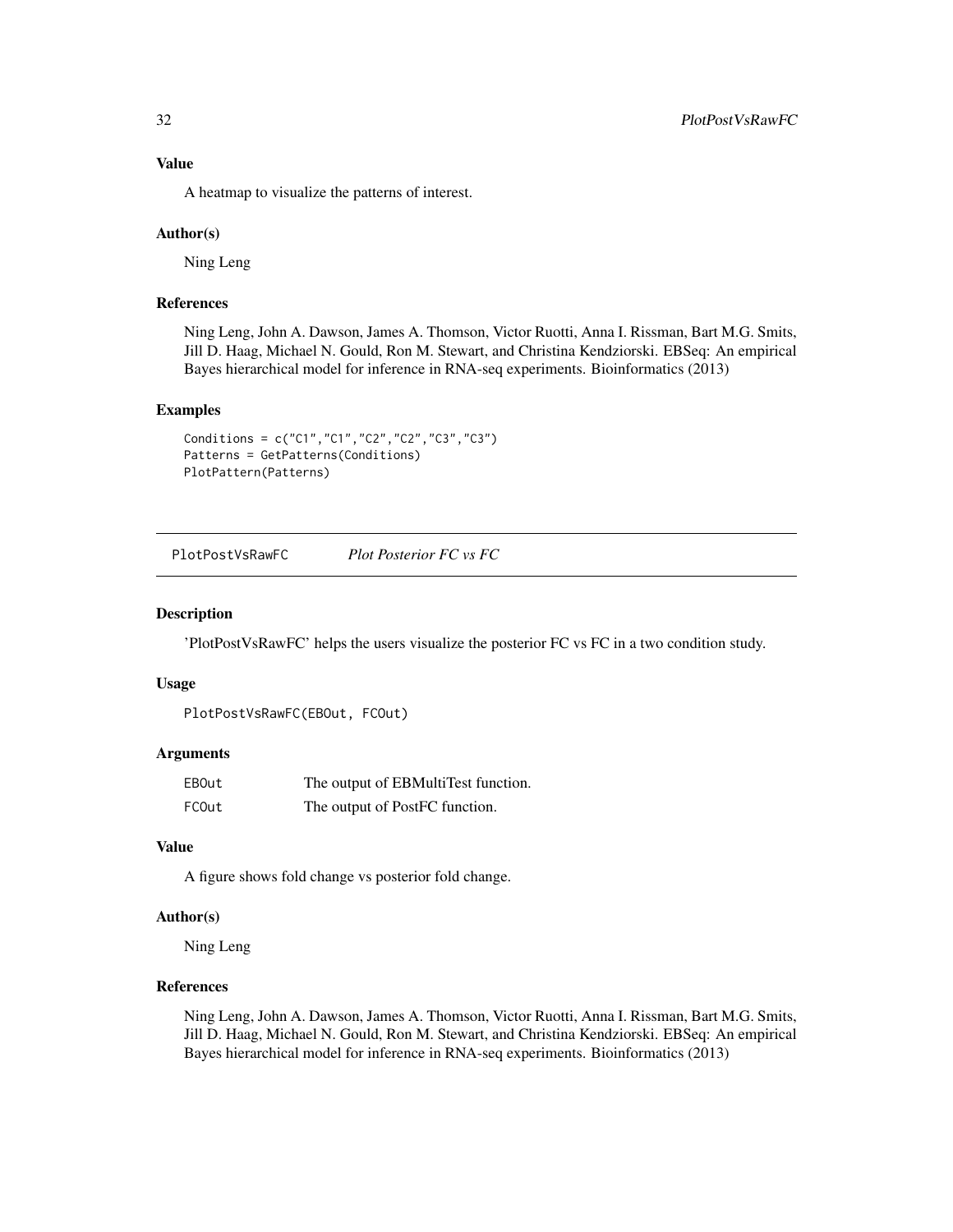### <span id="page-32-0"></span>PolyFitPlot 33

### See Also

PostFC

### Examples

```
data(GeneMat)
GeneMat.small = GeneMat[c(500:600),]Sizes = MedianNorm(GeneMat.small)
EBOut = EBTest(Data = GeneMat.small,
Conditions = as.factor(rep(c("C1","C2"), each=5)),
sizeFactors = Sizes, maxround = 5)
FC = PostFC(EBOut)
PlotPostVsRawFC(EBOut,FC)
```
PolyFitPlot *Fit the mean-var relationship using polynomial regression*

### Description

'PolyFitPlot' fits the mean-var relationship using polynomial regression.

#### Usage

```
PolyFitPlot(X, Y, nterms, xname = "Estimated Mean",
yname = "Estimated Var", pdfname = "",
xlim = c(-1,5), ylim = c(-1,7), ChangeXY = F,
col = "red")
```
### Arguments

| X        | The first group of values want to be fitted by the polynomial regression (e.g.<br>Mean of the data).                                                             |
|----------|------------------------------------------------------------------------------------------------------------------------------------------------------------------|
| Y        | The second group of values want to be fitted by the polynomial regression (e.g.<br>variance of the data). The length of Y should be the same as the length of X. |
| nterms   | How many polynomial terms want to be used.                                                                                                                       |
| xname    | Name of the x axis.                                                                                                                                              |
| yname    | Name of the y axis.                                                                                                                                              |
| pdfname  | Name of the plot.                                                                                                                                                |
| xlim     | The x limits of the plot.                                                                                                                                        |
| ylim     | The y limits of the plot.                                                                                                                                        |
| ChangeXY | If ChangeXY is setted to be TRUE, X will be treated as the dependent variable<br>and Y will be treated as the independent one. Default is FALSE.                 |
| col      | Color of the fitted line.                                                                                                                                        |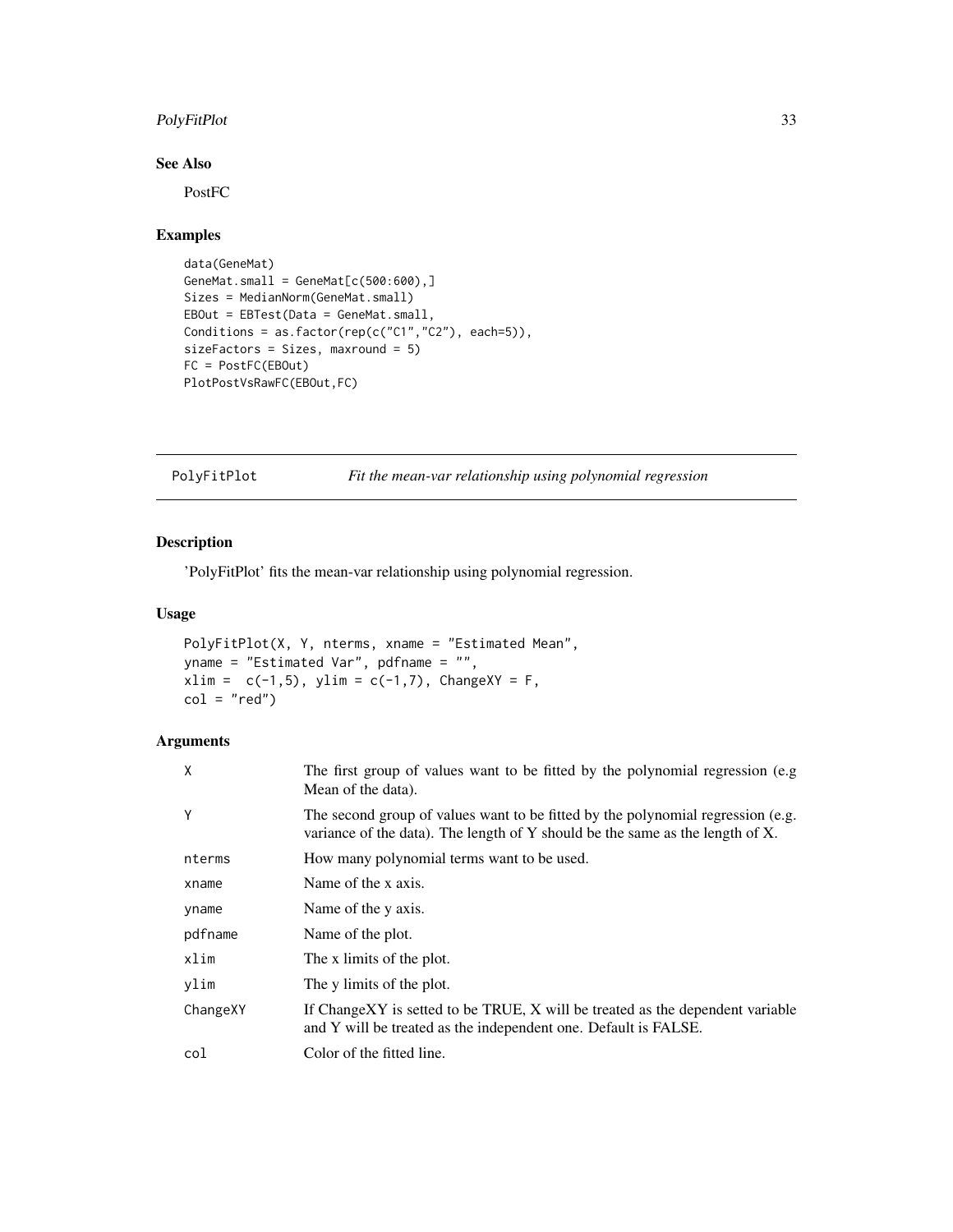#### Value

The PolyFitPlot function provides a smooth scatter plot of two variables and their best fitting line of polynomial regression.

#### Author(s)

Ning Leng

### References

Ning Leng, John A. Dawson, James A. Thomson, Victor Ruotti, Anna I. Rissman, Bart M.G. Smits, Jill D. Haag, Michael N. Gould, Ron M. Stewart, and Christina Kendziorski. EBSeq: An empirical Bayes hierarchical model for inference in RNA-seq experiments. Bioinformatics (2013)

```
data(IsoList)
str(IsoList)
IsoMat = IsoList$IsoMat
IsoNames = IsoList$IsoNames
IsosGeneNames = IsoList$IsosGeneNames
IsoSizes = MedianNorm(IsoMat)
NgList = GetNg(IsoNames, IsosGeneNames)
IsoNgTrun = NgList$IsoformNgTrun
#IsoEBOut = EBTest(Data = IsoMat.small,
# NgVector = IsoNgTrun,
# Conditions = as.factor(rep(c("C1","C2"), each=5)),
# sizeFactors = IsoSizes, maxround = 5)
#par(mfrow=c(2,2))
#PolyFitValue = vector("list",3)
#for(i in 1:3)
# PolyFitValue[[i]] = PolyFitPlot(IsoEBOut$C1Mean[[i]],
# IsoEBOut$C1EstVar[[i]], 5)
#PolyAll = PolyFitPlot(unlist(IsoEBOut$C1Mean),
# unlist(IsoEBOut$C1EstVar), 5)
#lines(log10(IsoEBOut$C1Mean[[1]][PolyFitValue[[1]]$sort]),
# PolyFitValue[[1]]$fit[PolyFitValue[[1]]$sort],
# col="yellow", lwd=2)
#lines(log10(IsoEBOut$C1Mean[[2]][PolyFitValue[[2]]$sort]),
# PolyFitValue[[2]]$fit[PolyFitValue[[2]]$sort],
# col="pink", lwd=2)
#lines(log10(IsoEBOut$C1Mean[[3]][PolyFitValue[[3]]$sort]),
# PolyFitValue[[3]]$fit[PolyFitValue[[3]]$sort],
# col="green", lwd=2)
#legend("topleft",c("All Isoforms","Ng = 1","Ng = 2","Ng = 3"),
```

```
# col = c("red","yellow","pink","green"),
```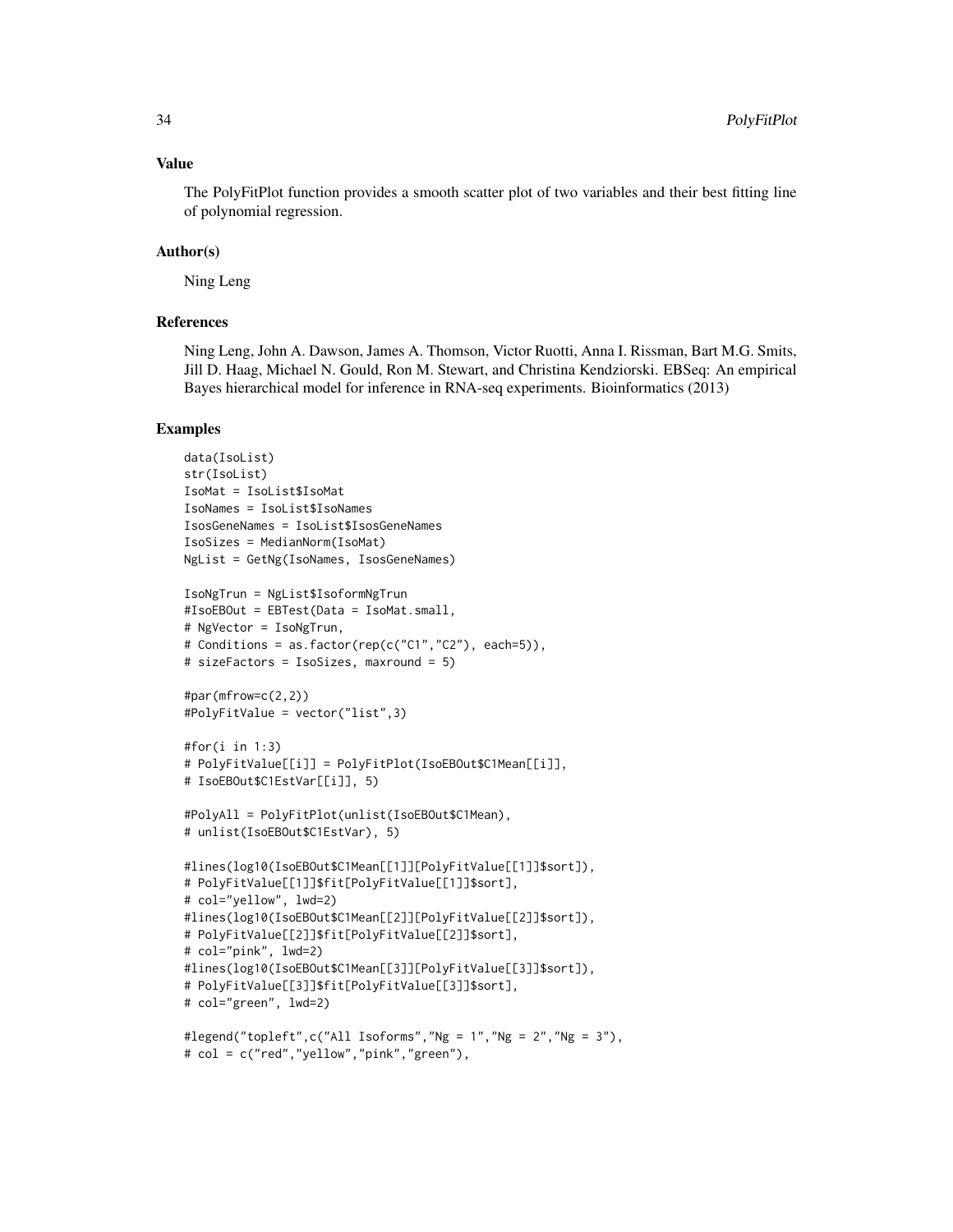#### <span id="page-34-0"></span> $PostFC$  35

```
# lty=1, lwd=3, box.lwd=2)
```

| PostFC | Calculate the posterior fold change for each transcript across condi- |
|--------|-----------------------------------------------------------------------|
|        | tions                                                                 |

#### Description

'PostFC' calculates the posterior fold change for each transcript across conditions.

#### Usage

PostFC(EBoutput, SmallNum = 0.01)

#### Arguments

| EBoutput | The ourput from function EBTest.                                                                            |
|----------|-------------------------------------------------------------------------------------------------------------|
| SmallNum | A small number will be added for each transcript in each condition to avoid Inf<br>and NA. Default is 0.01. |

#### Value

Provide both FC and posterior FC across two conditions. FC is calculated as (MeanC1+SmallNum)/(MeanC2+SmallNum). And Posterior FC is calculated as:

# Post alpha  $P_a_C1 = alpha + r_C1 * n_C1$ 

# Post beta  $P_b_C1 = \beta_0 + \gamma_0$  =  $C1 * n_C1$ 

 $\# P_q$  C1 = P\_a\_C1 / (P\_a\_C1 + P\_b\_C1)

# Post FC =  $((1-P_q_C1)/P_q_c1) / ((1-P_q_c2)/P_q_c2)$ 

| PostFC    | The posterior FC across two conditions.                               |
|-----------|-----------------------------------------------------------------------|
| RealFC    | The FC across two conditions (adjusted by the normalization factors). |
| Direction | The diretion of FC calculation.                                       |

#### Author(s)

Ning Leng

### References

Ning Leng, John A. Dawson, James A. Thomson, Victor Ruotti, Anna I. Rissman, Bart M.G. Smits, Jill D. Haag, Michael N. Gould, Ron M. Stewart, and Christina Kendziorski. EBSeq: An empirical Bayes hierarchical model for inference in RNA-seq experiments. Bioinformatics (2013)

### See Also

EBTest, GetMultiFC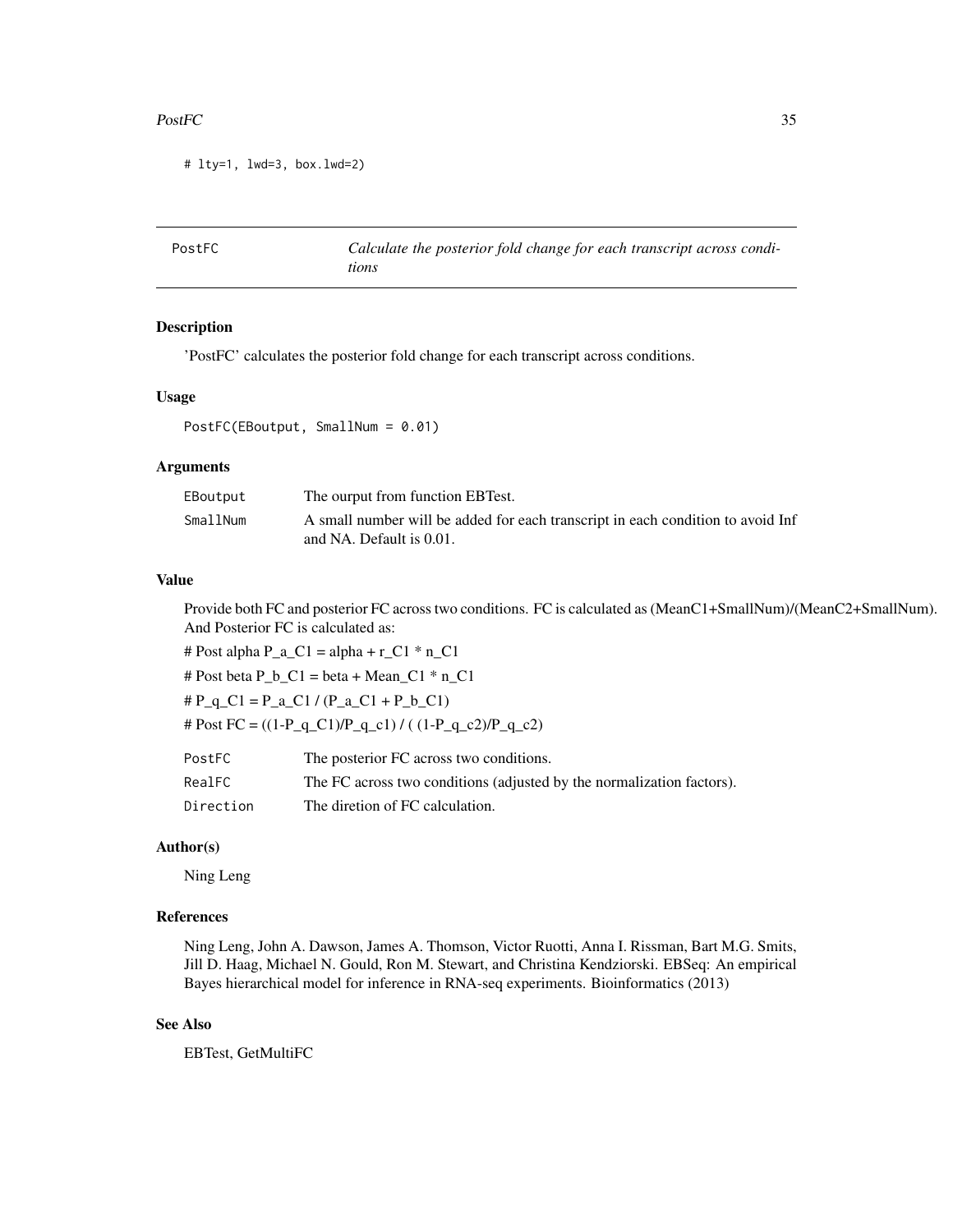#### Examples

```
data(GeneMat)
GeneMat.small = GeneMat[c(500:550),]Sizes = MedianNorm(GeneMat.small)
EBOut = EBTest(Data = GeneMat.small,
Conditions = as.factor(rep(c("C1","C2"), each=5)),
sizeFactors = Sizes, maxround = 5)
FC=PostFC(EBOut)
```
QQP *The Quantile-Quantile Plot to compare the empirical q's and simulated q's from fitted beta distribution*

### Description

'QQP' gives the Quantile-Quantile Plot to compare the empirical q's and simulated q's from fitted beta distribution.

### Usage

QQP(EBOut, GeneLevel = F)

#### Arguments

| EBOut     | The output of EBTest or EBMultiTest.                      |
|-----------|-----------------------------------------------------------|
| GeneLevel | Indicate whether the results are from data at gene level. |

### Value

For data with n1 conditions and n2 uncertainty groups,  $n1*n2$  plots will be generated. Each plot represents a subset of the data.

#### Author(s)

Ning Leng

### References

Ning Leng, John A. Dawson, James A. Thomson, Victor Ruotti, Anna I. Rissman, Bart M.G. Smits, Jill D. Haag, Michael N. Gould, Ron M. Stewart, and Christina Kendziorski. EBSeq: An empirical Bayes hierarchical model for inference in RNA-seq experiments. Bioinformatics (2013)

### See Also

EBTest, EBMultiTest, DenNHist

<span id="page-35-0"></span>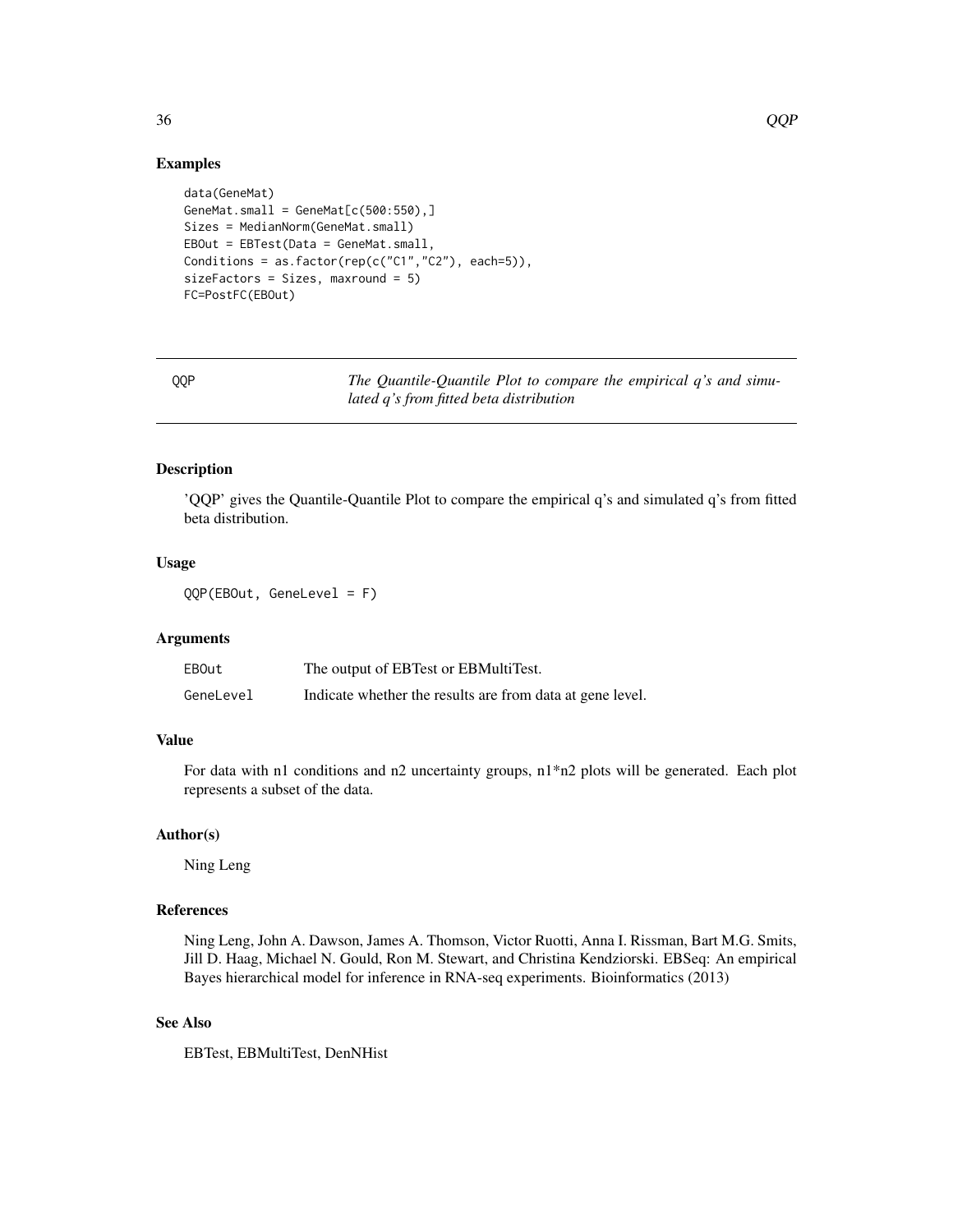### <span id="page-36-0"></span>QuantileNorm 37

#### Examples

```
data(GeneMat)
GeneMat.small = GeneMat[c(500:1000),]Sizes = MedianNorm(GeneMat.small)
EBOut = EBTest(Data = GeneMat.small,
Conditions = as.factor(rep(c("C1","C2"), each=5)),
sizeFactors = Sizes, maxround = 5)
par(mfrow=c(2,2))
QQP(EBOut)
```
QuantileNorm *Quantile Normalization*

### Description

'QuantileNorm' gives the quantile normalization.

### Usage

```
QuantileNorm(Data, Quantile)
```
### Arguments

| Data     | The data matrix with transcripts in rows and lanes in columns.          |
|----------|-------------------------------------------------------------------------|
| Quantile | The quantile the user wishs to use. Should be a number between 0 and 1. |

### Details

Use a quantile point to normalize the data.

### Value

The function will return a vector contains the normalization factor for each lane.

### Author(s)

Ning Leng

### References

Bullard, James H., et al. Evaluation of statistical methods for normalization and differential expression in mRNA-Seq experiments. BMC bioinformatics 11.1 (2010): 94.

### See Also

MedianNorm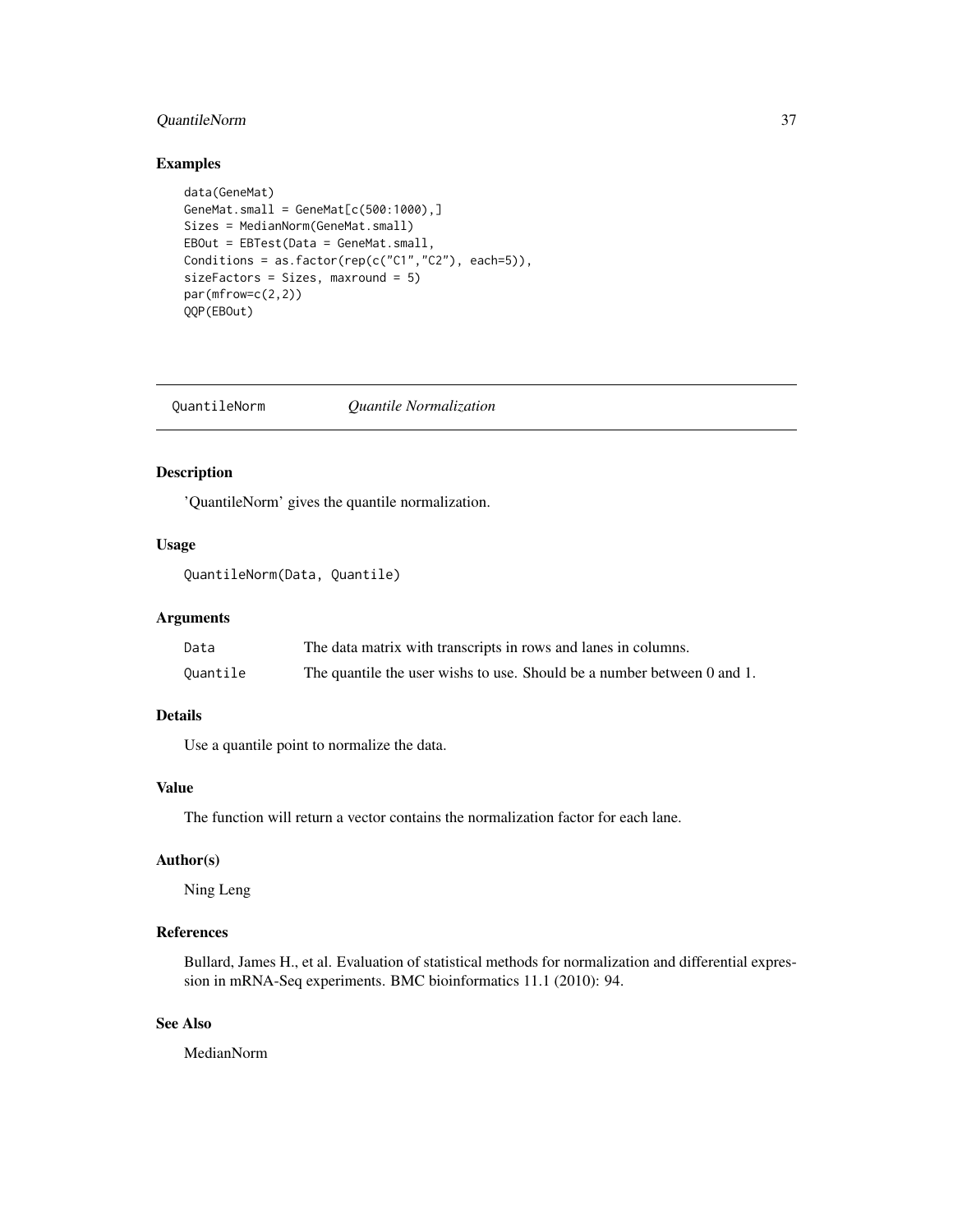### Examples

```
data(GeneMat)
Sizes = QuantileNorm(GeneMat,.75)
#EBOut = EBTest(Data = GeneMat,
# Conditions = as.factor(rep(c("C1","C2"), each=5)),
# sizeFactors = Sizes, maxround = 5)
```
RankNorm *Rank Normalization*

### Description

'RankNorm' gives the rank normalization.

#### Usage

RankNorm(Data)

#### Arguments

Data The data matrix with transcripts in rows and lanes in columns.

#### Value

The function will return a matrix contains the normalization factor for each lane and each transcript.

#### Author(s)

Ning Leng

### See Also

MedianNorm, QuantileNorm

```
data(GeneMat)
Sizes = RankNorm(GeneMat)
# Run EBSeq
# EBres = EBTest(Data = GeneData, NgVector = rep(1,10^4),
# Vect5End = rep(1,10^4), Vect3End = rep(1,10^4),
# Conditions = as.factor(rep(c(1,2), each=5)),
# sizeFactors = Sizes, maxround=5)
```
<span id="page-37-0"></span>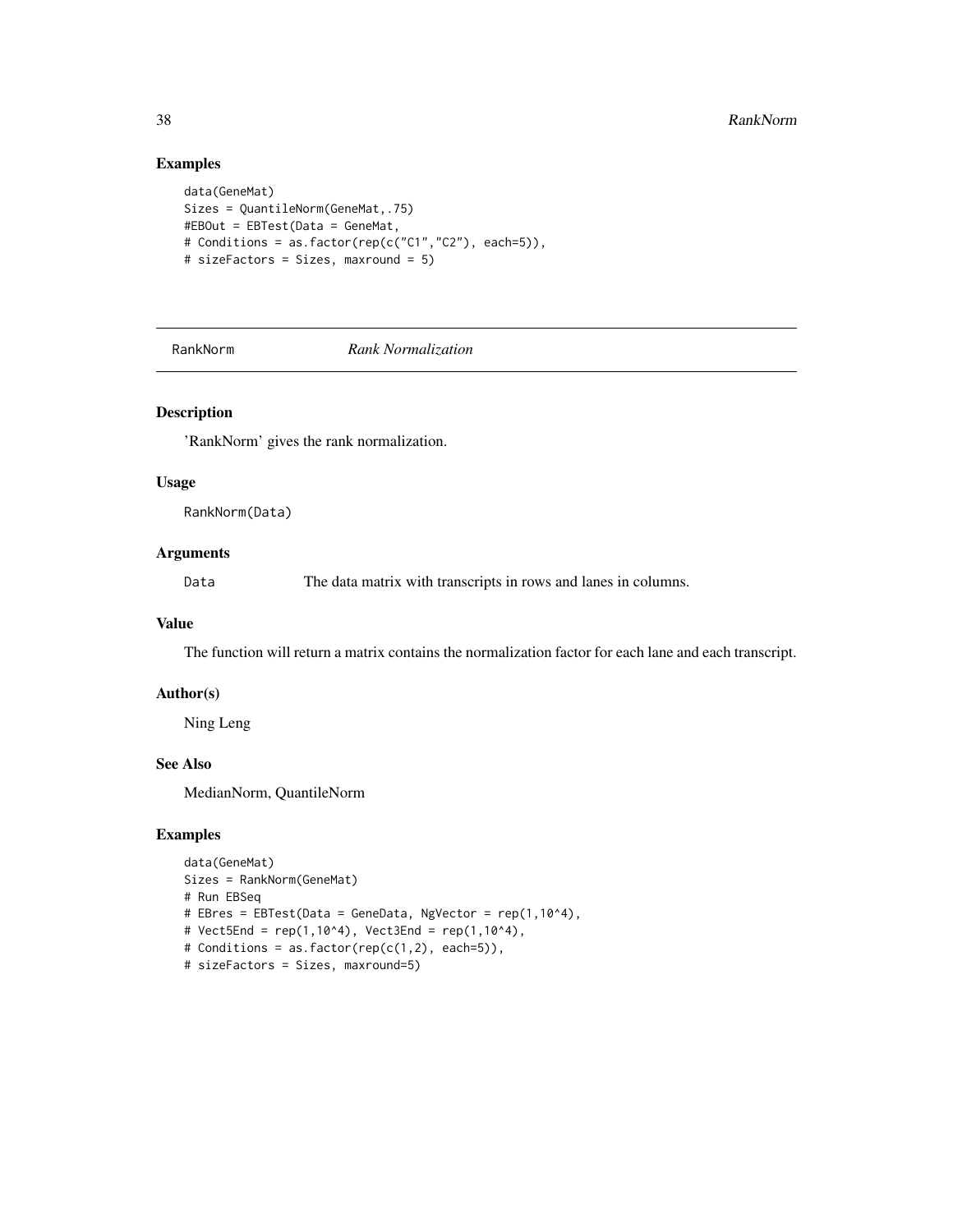# <span id="page-38-0"></span>Index

∗ DE EBMultiTest, [7](#page-6-0) EBTest, [10](#page-9-0) GetDEResults, [15](#page-14-0) ∗ FDR crit\_fun, [5](#page-4-0) ∗ Fold Change PostFC, [35](#page-34-0) ∗ Multiple Condition EBMultiTest, [7](#page-6-0) ∗ Ng GetNg, [20](#page-19-0) ∗ Normalization GetNormalizedMat, [21](#page-20-0) MedianNorm, [30](#page-29-0) QuantileNorm, [37](#page-36-0) RankNorm, [38](#page-37-0) ∗ Posterior Probability GetMultiFC, [17](#page-16-0) GetMultiPP, [19](#page-18-0) GetPP, [23](#page-22-0) GetPPMat, [24](#page-23-0) PlotPostVsRawFC, [32](#page-31-0) ∗ Q-Q plot QQP, [36](#page-35-0) ∗ Two condition EBTest, [10](#page-9-0) GetDEResults, [15](#page-14-0) ∗ beta beta.mom, [4](#page-3-0) DenNHist, [6](#page-5-0) ∗ datasets GeneMat, [15](#page-14-0) IsoList, [25](#page-24-0) IsoMultiList, [25](#page-24-0) MultiGeneMat, [31](#page-30-0) ∗ package EBSeq\_NingLeng-package, [2](#page-1-0) ∗ patterns

PlotPattern, [31](#page-30-0) beta.mom, [4](#page-3-0) crit\_fun, [5](#page-4-0) DenNHist, [6](#page-5-0) EBMultiTest, [7](#page-6-0) EBSeq\_NingLeng *(*EBSeq\_NingLeng-package*)*, [2](#page-1-0) EBSeq\_NingLeng-package, [2](#page-1-0) EBTest, [10](#page-9-0) f0, [13](#page-12-0) f1, [14](#page-13-0) GeneMat, [15](#page-14-0) GetDEResults, [15](#page-14-0) GetMultiFC, [17](#page-16-0) GetMultiPP, [19](#page-18-0) GetNg, [20](#page-19-0) GetNormalizedMat, [21](#page-20-0) GetPatterns, [22](#page-21-0) GetPP, [23](#page-22-0) GetPPMat, [24](#page-23-0) IsoList, [25](#page-24-0) IsoMultiList, [25](#page-24-0) Likefun, [26](#page-25-0) LikefunMulti, [27](#page-26-0) LogN, [28](#page-27-0) LogNMulti, [29](#page-28-0) MedianNorm, [30](#page-29-0) MultiGeneMat, [31](#page-30-0) PlotPattern, [31](#page-30-0) PlotPostVsRawFC, [32](#page-31-0) PolyFitPlot, [33](#page-32-0)